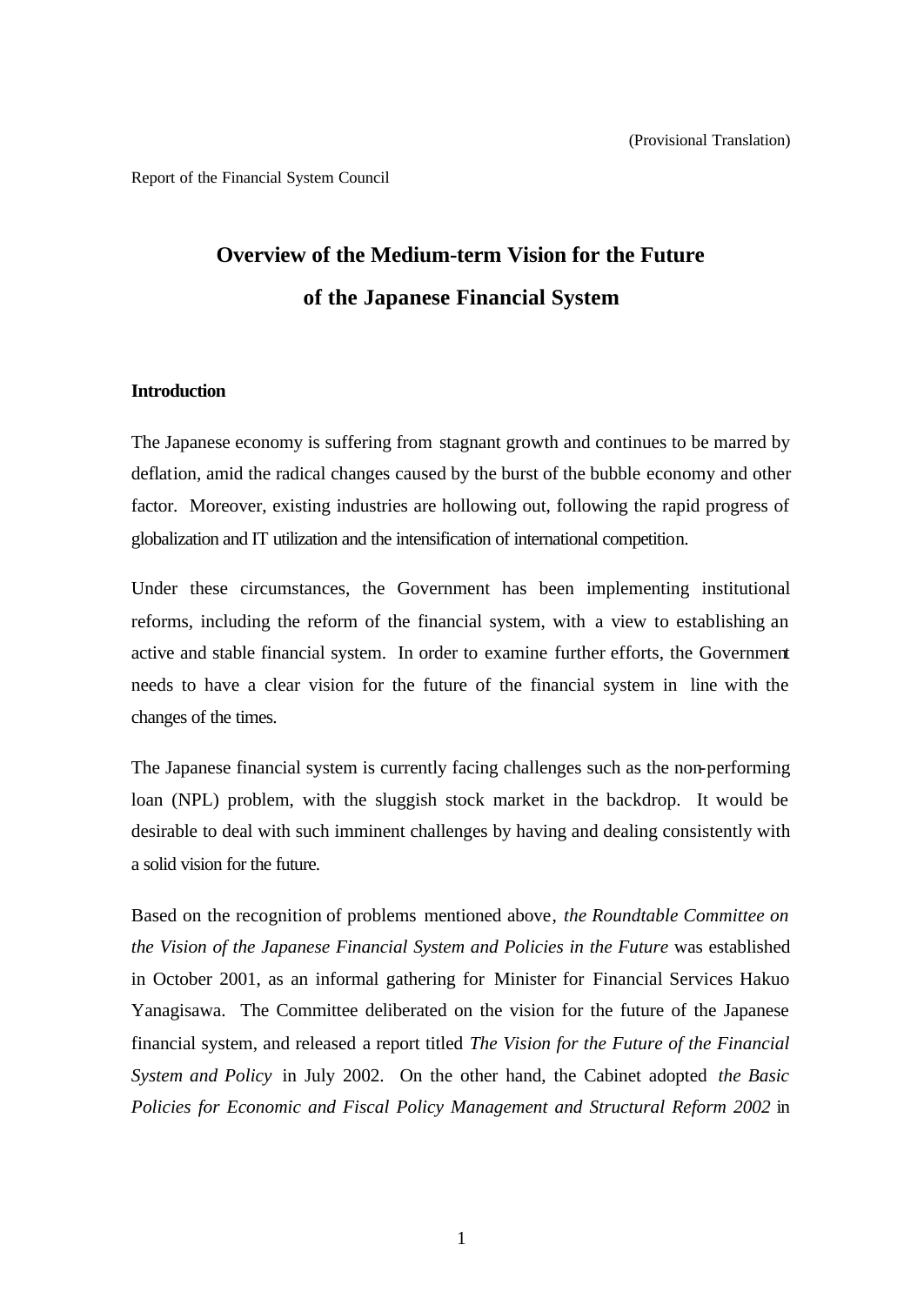June 2002, which required Financial Services Agency (FSA) to promptly formulate a medium-term vision.

Following such developments, Mr. Yanagisawa requested the formulation of a Report on the medium-term vision for the Japanese financial system, at the  $11<sup>th</sup>$  general meeting of the Financial System Council held on July 31, 2002.

In response to this request, the Council established a study group on the medium-term vision (chaired by Shoichi Royama) and held joint meetings by the general meeting and the Sectional Committee on Financial System. Their discussions on the medium-term vision for the Japanese financial system have been crystallized in the form of this Report.

It is hoped that the Japanese financial system will become highly convenient and attractive, properly demonstrate its various functions, and largely contribute to help stimulate the Japanese economy, based on the vision presented in this Report.

It is important not only for financial authorities but also for financial intermediaries, companies and individuals supporting the Japanese financial system to reconfirm their role respectively and examine their future actions accordingly. It is hoped that the Report will be instructive for them in that respect.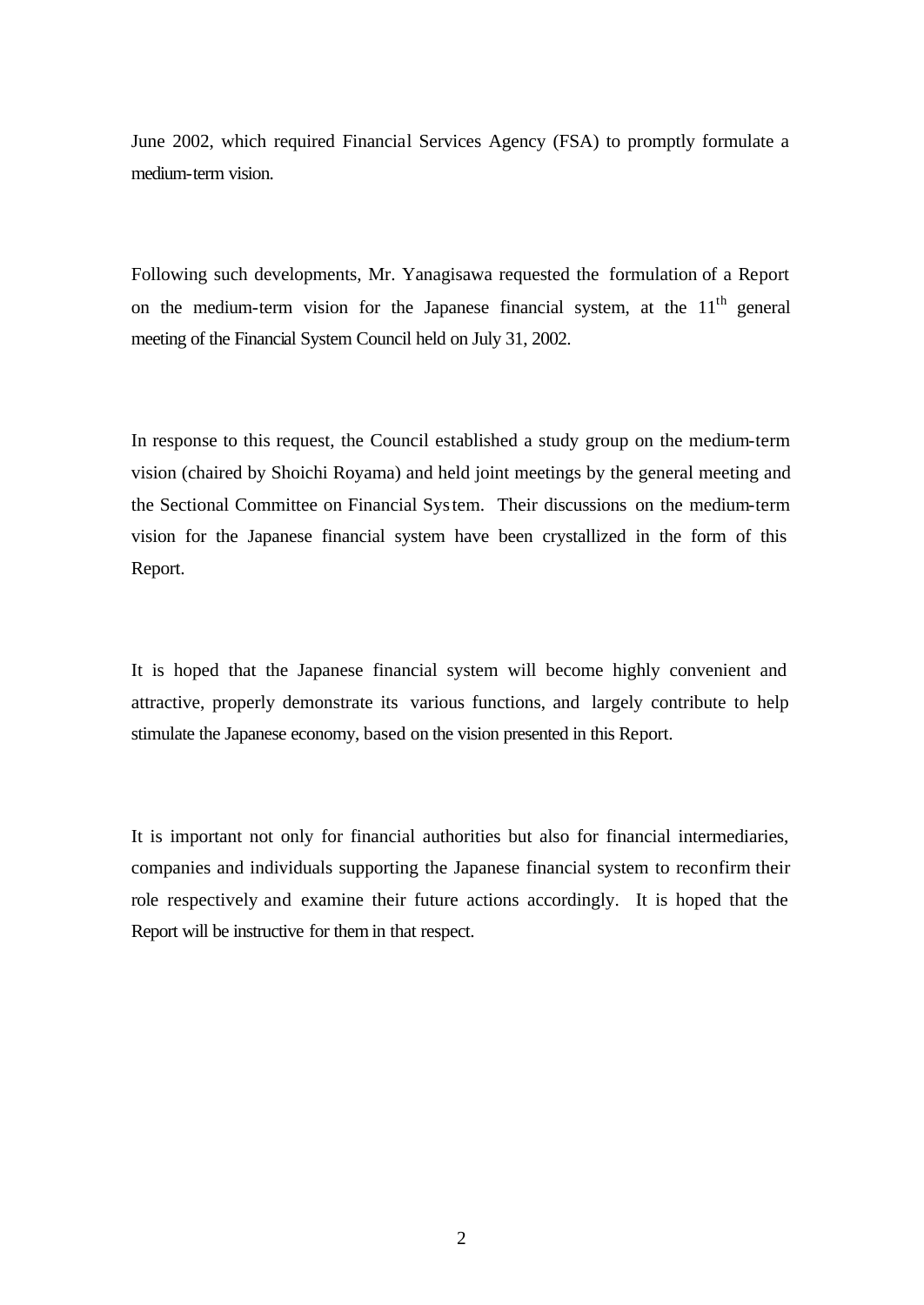#### **Part 1: The Vision for the Future of the Japanese Financial System**

# **1. Need to Construct a Financial System harnessing Both Industrial Financing and Market Financing**

#### **(1) Changes in the Economic Environment surrounding the Financial System**

When the Japanese economy was in the stage of catching up with other countries, financial intermediation functioned effectively based primarily on bank deposits and loans with a prerequisite of a long-term relationship with borrowing companies (hereinafter referred to as the "industrial-financing model"). However, by the 1980s, the Japanese economy grew out of the catching-up stage and became a frontrunner in the world economy. Now, uncertainties are growing in the industrial sector: for example, industries are expected to explore frontiers by themselves with no proceeding examples. Furthermore, existing industries that have played a significant role in the catching-up stage are hollowing out, amid the rapid progress in globalization and IT utilization and the intensification of international competition in recent years. Under these circumstances, the risks that need to be addressed by the financial system are on the increase.

The financial system has two basic functions: the financial intermediation function and the payment and settlement function. It is through the financial intermedia tion function that risks taking must be properly shared. However, risks are concentrated in deposit-taking financial institutions in the Japanese financial system, which is primarily dependent on the industrial-financing model, and it is becoming difficult to absorb the growing risks. Furthermore, the financial system as a whole is expected to properly serve as an intermediary of funds according to, say, the growth stage of companies, and further demonstrate its functions to provide information to companies in this process. The financial system could help stimulate the Japanese economy by sufficiently demonstrating such functions.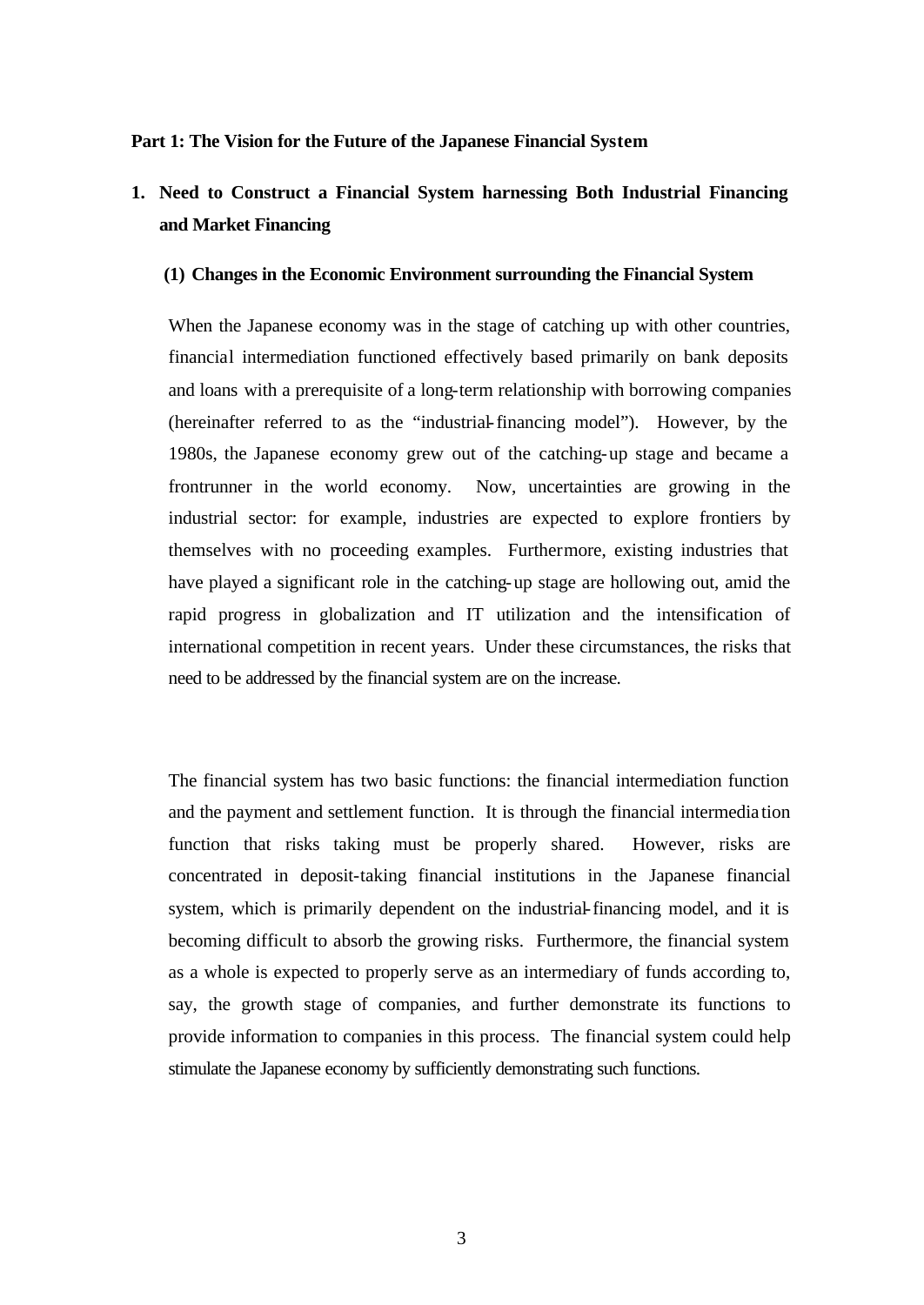Asset management by individuals remains heavily skewed towards safe assets such as deposits. It is necessary to ensure confidence for the market, offer a wide range of financial products that generate returns commensurate with the risks taken, and risks need to be taken widely in the whole financial system.

# **(2) Need to Construct a Financial System harnessing Both Industrial Financing and Market Financing**

The Japanese financial system was principally dependent on the industrialfinancing model for a long period of time. While the economy was in the catching-up stage, it was relatively easy to reach a consensus and make decisions on what kind of projects and companies deserved funding. At the moment, importance was placed on how to monitor the execution process efficiently and properly subsequent to funding, which made the industrial-financing model – assuming a long-term relationship with borrowing companies– suitable for these times. As explained below, the effectiveness of the industrial-financing model will be sustained in the future, as far as financing for small- and medium-sized enterprises (SMEs) and individuals are concerned.

In contrast, financial intermediation through the market in which the price mechanism is at work (hereinafter referred to as the "market-financing model") involves market participants who take part in the market based on their own preferences for risks and returns. Here, demand and supply of funds are matched through the price mechanism. In the market-financing model, many market participants perform checking tasks based on their own information. The marketfinancing model needs to be further utilized as the economy grows out of the catching-up stage. This is because when the type of projects or companies that deserve funding has become unclear and the judgment have come to differ from person to person, the importance of this judgment increases.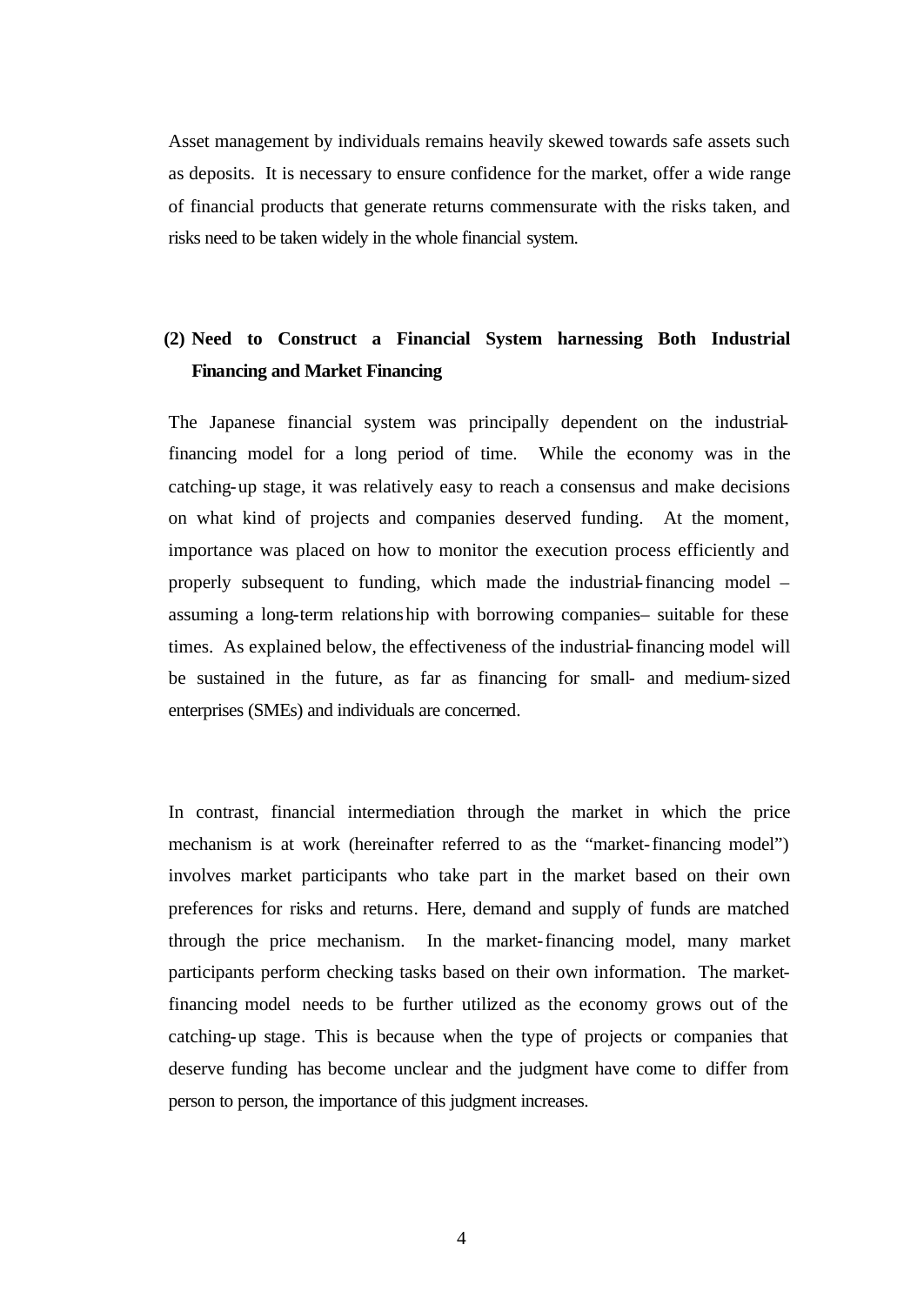The utilization of the market-financing model also helps formulate a proper riskand-return regime based on the industrial-financing model, through the securitization of loan.

Moreover, the role of the market-financing model, in which risks are widely allocated by the choice of many market participants, will become all the more important, as risks are concentrated in deposit-taking financial institutions and it is becoming difficult to absorb the growing risks in the Japanese financial system, which is primarily dependent on the industrial-financing model.

In order for the financial system to fulfill the requirements associated with changes in the economic environment as mentioned in previous (1), the Japanese financial system will have to be reconstructed to harness both industrial financing and market financing, with market functions set as its core, in the sense that the industrial-financing model will remain viable but the role of the market-financing model will become more important. In both models, it will be important to properly assess risks and ensure returns commensurate with the risks taken, so as to make the financial system function effectively.

# **2. Efforts to Construct a Financial System harnessing Both Industrial Financing and Market Financing**

# **(1) Government's Efforts in the Past**

The Government has implemented institutional reforms aimed at establishing an active financial system, including the reform of the financial system, in light of developing a competitive environment that would enable market functions to work effettively. It has clarified the rules for different types of businesses to enter each other's markets through subsidiaries and for newly entering the banking business, completely liberalized stock trading commissions and took other measures to promote competition. It has also worked on improving the market environment, as exemplified by the abolition of the exchange-concentration duty, the introduction of exchange demutualization and the electronic conversion of the corporate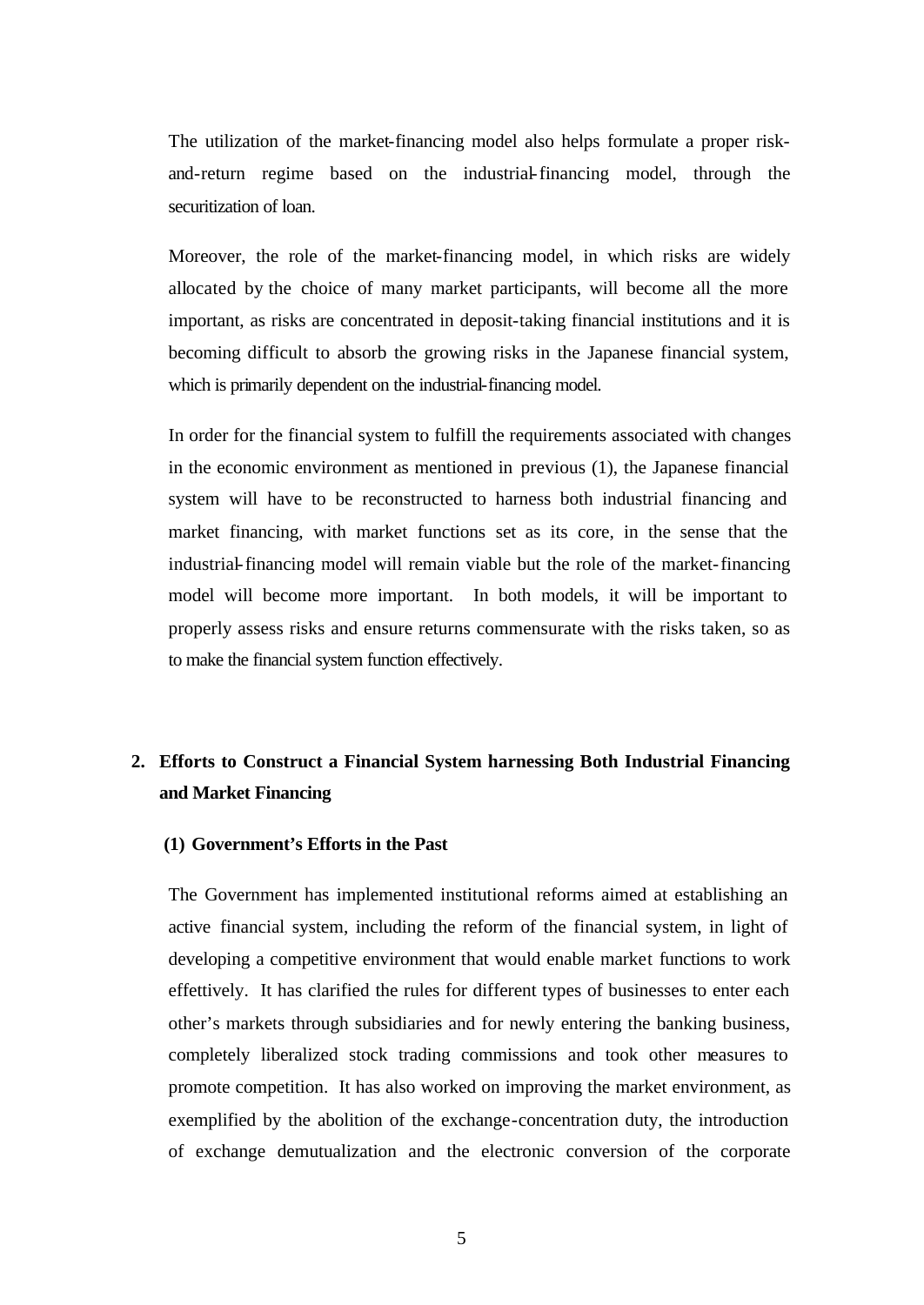disclosure system. Furthermore, it has taken measures to ensure fair-trading (including tougher penalties against insider trading), organized schemes to increase the liquidity of assets and reformed the securities settlement system. Despite such wide-ranging efforts by the Government to develop the legal framework, the intended outcomes are yet to be fully attained.

While it is impossible to pinpoint the causes, it may be due to the fact that individuals became more safety-oriented and steered away from risky financial products, and that financial intermediaries (Note) failed to fully take advantage of the improvements in the system developed in the past, partly because the Japanese financial system had primarily been based on the industrial-financing model for a long time, with the stagnant economy and the sluggish stock market in the backdrop. The problem that the securities market has not achieved sufficient public confidence also may have caused this situation. In addition, there are factors that make it difficult for the price mechanism to work in the market, such as the large share of public financing.

It is important that the parties involved in the financial sector —not only the Government but also financial intermediaries— humbly accept this reality and reconfirm the need to construct a financial system assisting both industrial financing and market financing, and actively cope with their respective challenges.

(Note) Financial intermediaries in this context refer collectively to banks, securities companies, insurance companies, investment trusts, etc. that engage in financial intermediation between the supplier and demander of funds.

### **(2) Basic Directions of Financial Intermediaries**

While the environment surrounding financial intermediaries such as continuing stagnant economy is likely to remain tough, financial intermediaries should head towards the following three directions in order to construct a financial system harnessing both industrial financing and market financing.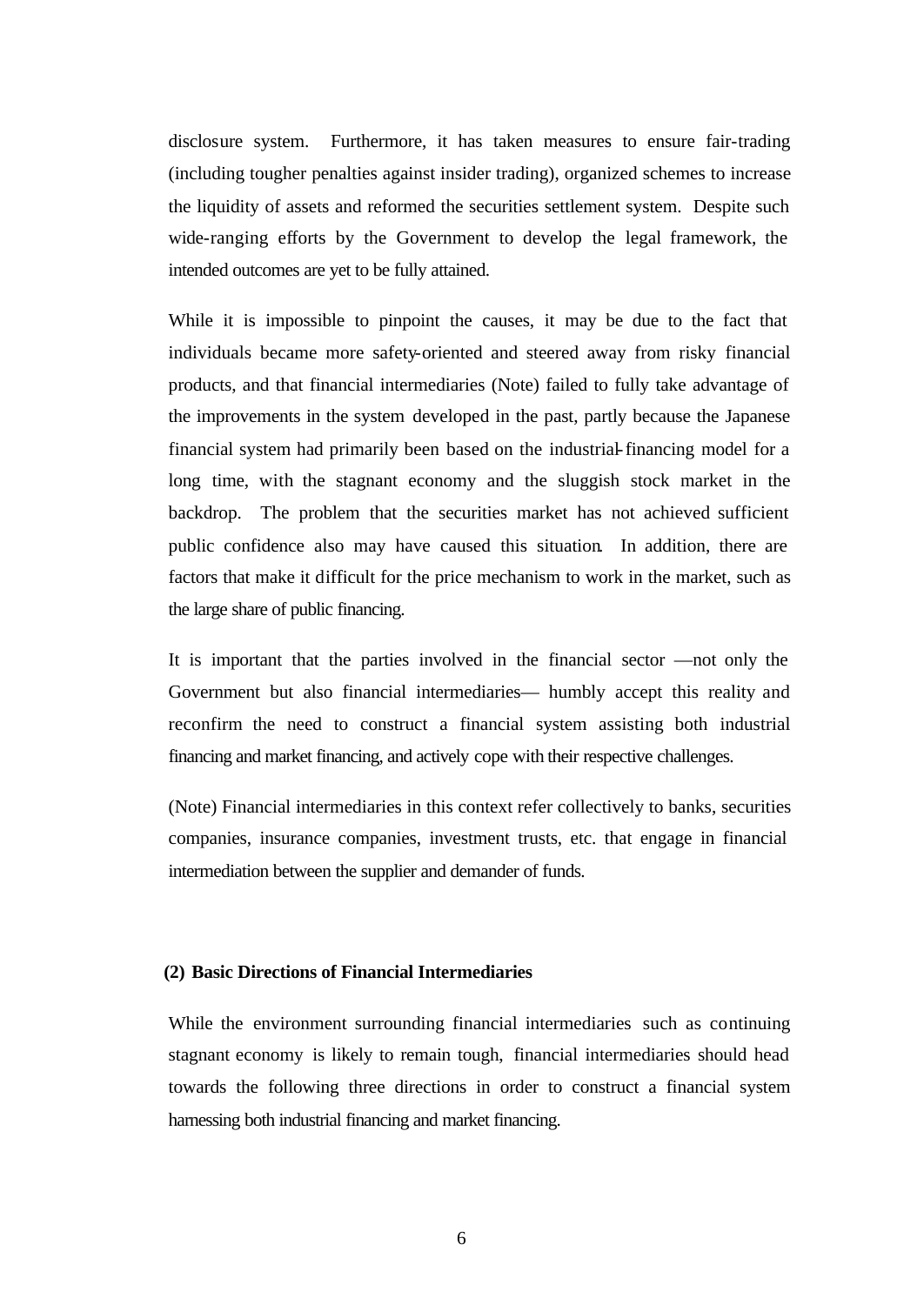#### **(i)Ensure Returns based on Proper Risk Assessment**

From now on, financial intermediaries will have to clarify the relationship between the risks and returns associated with financial intermediation, and ensure appropriate returns commensurate with the cost of funds and the risks taken. In the case of financial intermediation through the market, prices are automatically formed commensurate with the risks taken as a part of the market function. In contrast, in cases where loans are negotiated bilaterally without considering the market mechanism, it is important to be more aware of ensuring the returns based on proper risk assessment. In such cases, it would be desirable to alter the practice of requiring collateral for loans in the first place. Collateral, etc. should be used as a supplementary means to make adjustments when the profitability of a business is insufficient relative to the returns that need to be ensured. Additionally, public financing will have to be reformed in harmony with the financial system with market functions set as its core, as it is undeniably hindering the private sector from ensuring returns based on proper risk assessment.

# **(ii)Disaggregation of and Specialization in Functions of Financial Intermediaries**

In a financial system harnessing both industrial financing and market financing, financial intermediaries need to offer advanced and specialized financial services to companies depending on the ir growth stage, etc. For this purpose, it is important to encourage financial intermediaries to disaggregate and specialize in various functions, and offer financial services by adequately combining these functions.

As already explained above, one of the problems of the conventional financial system is the excessive concentration of risks in deposit-taking financial institutions. It is important to strengthen the risk-sharing capacity of the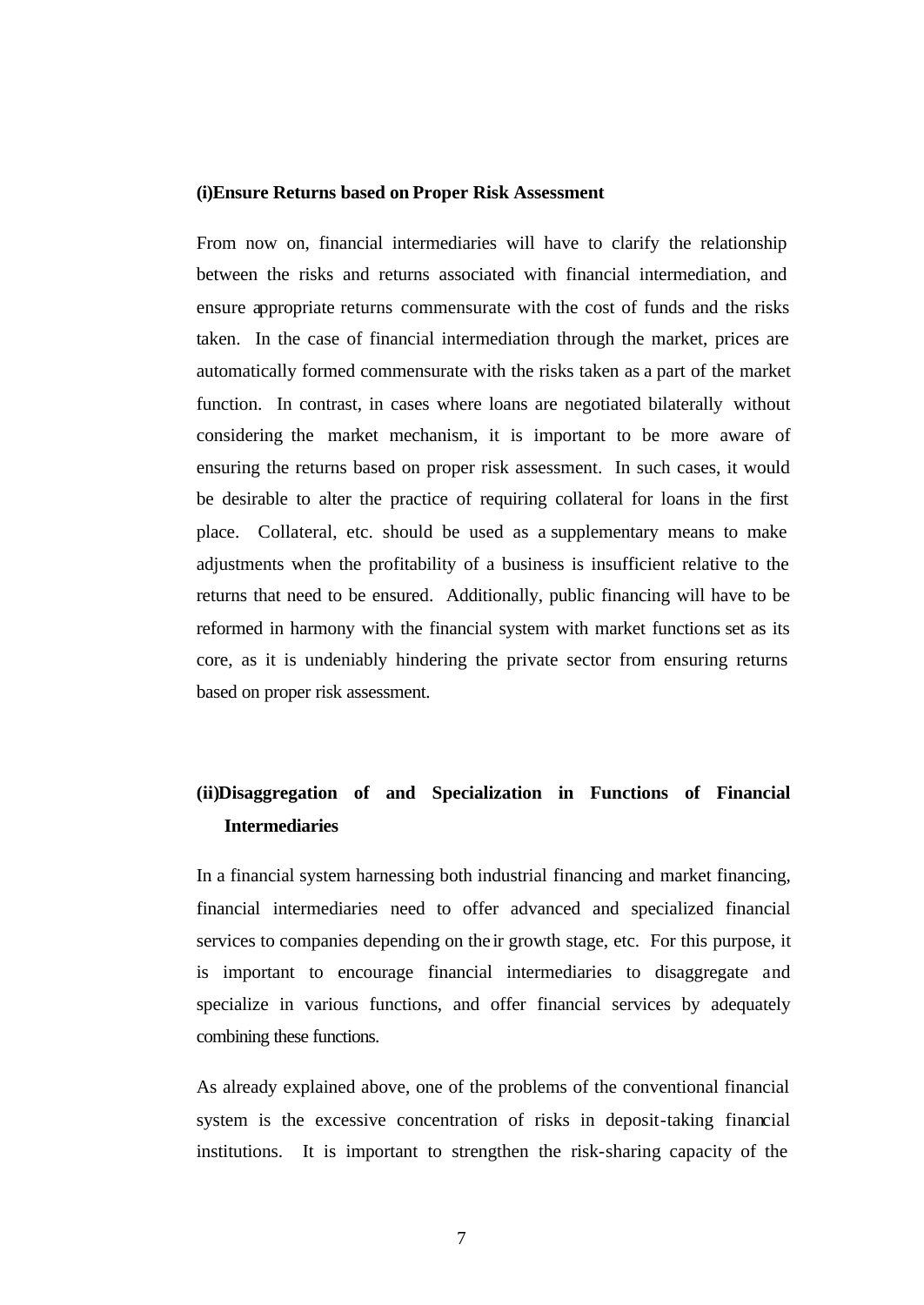economy as a whole by utilizing the market, by means of using syndicate loans and securitizing loan. It is extremely significant for financial intermediaries to disaggregate and specialize in functions in order to proceed with the securitization of loan. Specifically, it is important to disaggregate the functions into the loan construction function, the loan securitization function, and the office operational function required for securitized products, and perform operations specializing in each area.

#### **(iii)Diversification of Financial Products and Improvement in Access**

The financial system as a whole needs to offer a wide range of different and attractive financial products according to the risk preference or the life cycle of individuals who supply funds.

It is also important to improve the access to financial products, in view of improving user convenience. Conceivably, in the future, a financial intermediary could offer a wide range of financial products, not necessarily directly but at least indirectly as an agent, while considering management soundness. Provided that banks, securities companies and insurance companies' relationship with customers has been somewhat static, it is important to diversify the sales channels of financial products, with a view to realizing a financial system with market functions as its core and achieving a desirable allocation of assets and risks. Financial intermediaries need to give due consideration when expanding their product range, so that their management soundness would not be undermined as a result.

Simultaneously, financial intermediaries need properly to fulfill their accountability in light of user protection so that buyers can accurately acknowledge the risks involved in the financial products and other product characteristics.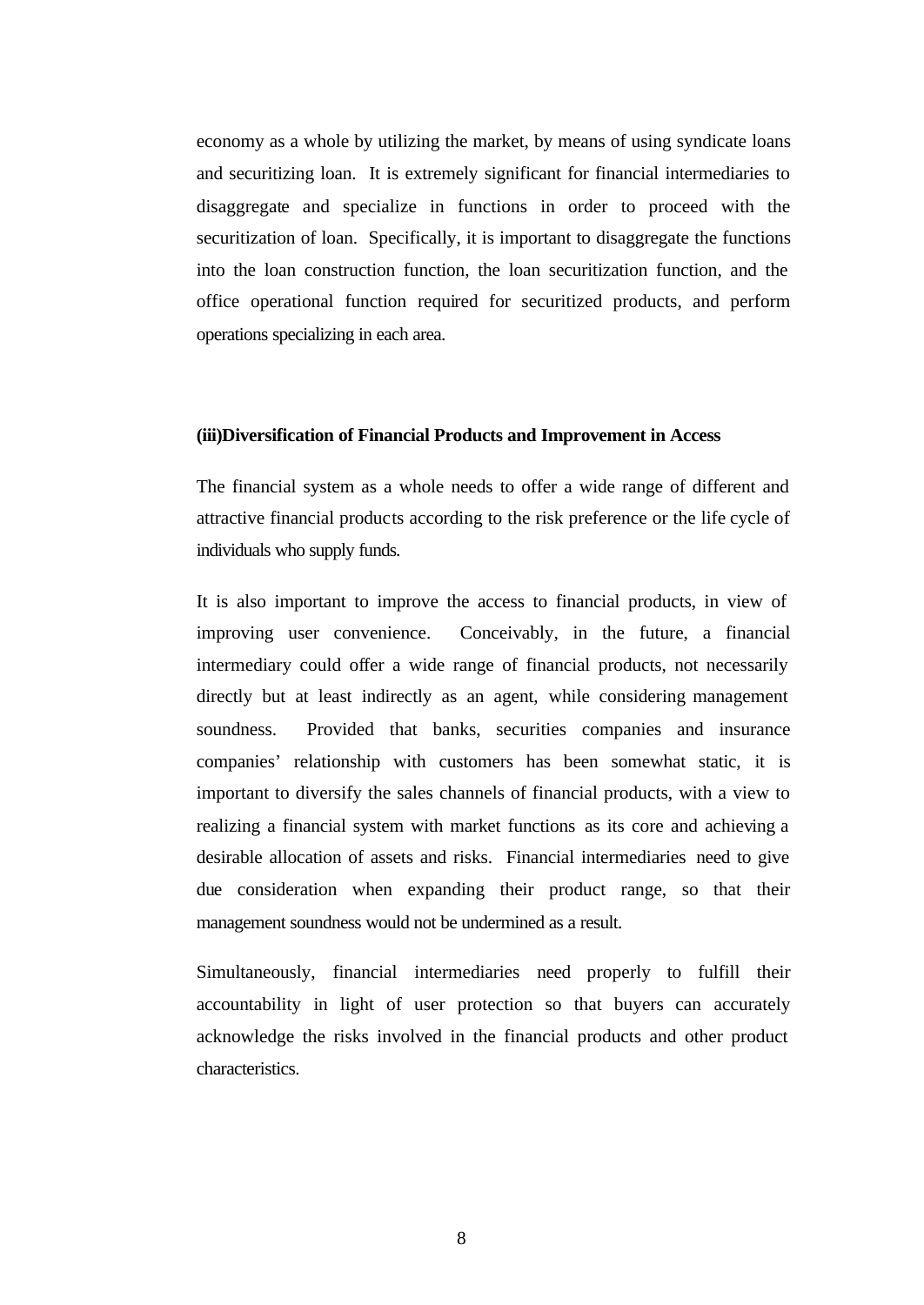It should be noted that these are directions for financial intermediaries to disaggregate and specialize in functions with respect to the management and supply of procured funds, while giving consideration to customer convenience. They are for building a stratified division-of-labor structure, and do not recommend universal banks or general financial service providers as the vision for the future of financial intermediaries.

### **(3) Involvement of Companies and Individuals**

It is necessary to offer various means of financing according to the growth stage s of companies, etc. and provide various financial services associated with financing.

Mature companies are likely to have greater needs for investment banking services, i.e. financial services that support reorganization for revitalization and propose schemes for financing from capital markets.

Young companies in the startup stage have a high demand for external funds. It is necessary that various means of financing are made available to them, including not only bank loans but also venture capital and others. Heavier utilization of the market will increase the birthrate of new companies and projects. In the financial intermediation process, it is important that the functions to provide information to companies as well as governance functions will be properly demonstrated.

Although the likelihood of using the market may increase for many SMEs, it is expected to take some time for them to actually do so. This means that banks will need to continue supplying funds to them. Even if the basic structure of banks financially supporting SMEs does not change in this case, it will be necessary to ensure returns commensurate with the risks taken.

With respect to individuals, it is important to offer a wide range of financial products that generate returns commensurate with the risks taken, and deepen their understanding of various financial products through education etc., so that they can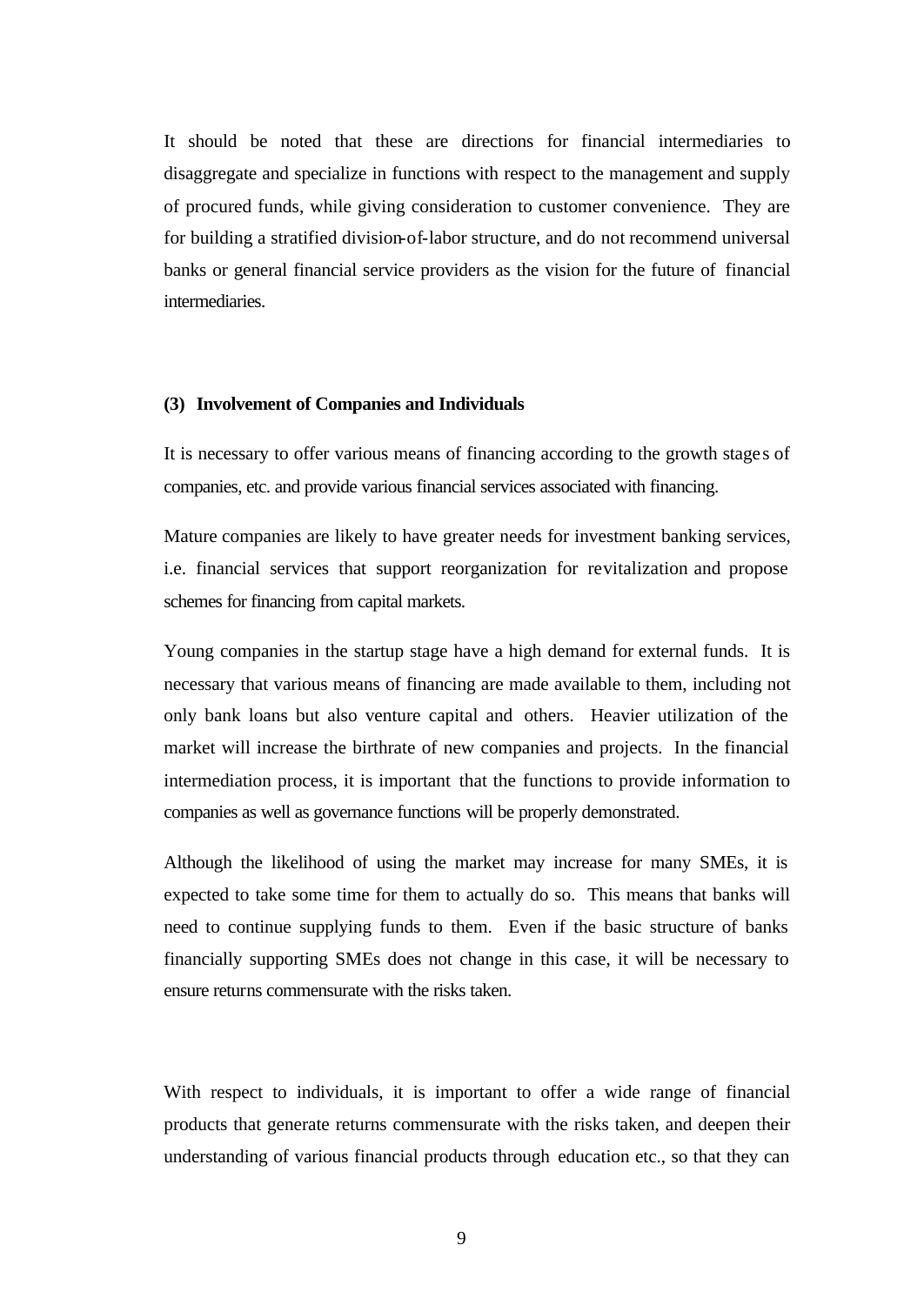make choices, according to their life cycle. As individuals, they will be required to act in compliance with the new financial system. If sufficient information on financial products is not provided, individuals might not be able to identify the risks involved in financial products and incur unexpected damages as a result. Therefore, it is important to develop an environment in view of user protection, in which individuals can engage in transactions with trust. Notwithstanding the high expectations for individual investors to supply risk money as such, many individual investors cannot directly investing in high-risk products in the market without limitation. The role of investment trusts, which can reduce the risks of investors by taking advantage of the large numbers through diversified investment on a collective basis, is expected to become more important in such cases.

Also, individuals' needs for loans are expected to diversify according to their life cycle, etc. It will be important for financial intermediaries to meet such individuals' needs with precision.

#### **(4) Government's Efforts**

For the Government, it is important to promote competition among financial intermediaries while giving consideration to user protection and ensuring management soundness, so that they can offer a wide range of attractive financial products and services, improve access, and disaggregate and specialize in functions of financial intermediaries. To achieve these purposes, the Government needs to improve the environment to promote competition, and continue to properly engage in financial administration focusing on the functions, according to the progress in the disaggregation of and specialization in functions of financial intermediaries.

As for the securities market, which will play a heavier role in a financial system harnessing both industrial financing and market financing, the Government should make comprehensive efforts to create a truly thick market that fully demonstrates market functions and enjoys the participation of a wide range of investors. The government organization in charge of making such efforts varies by country: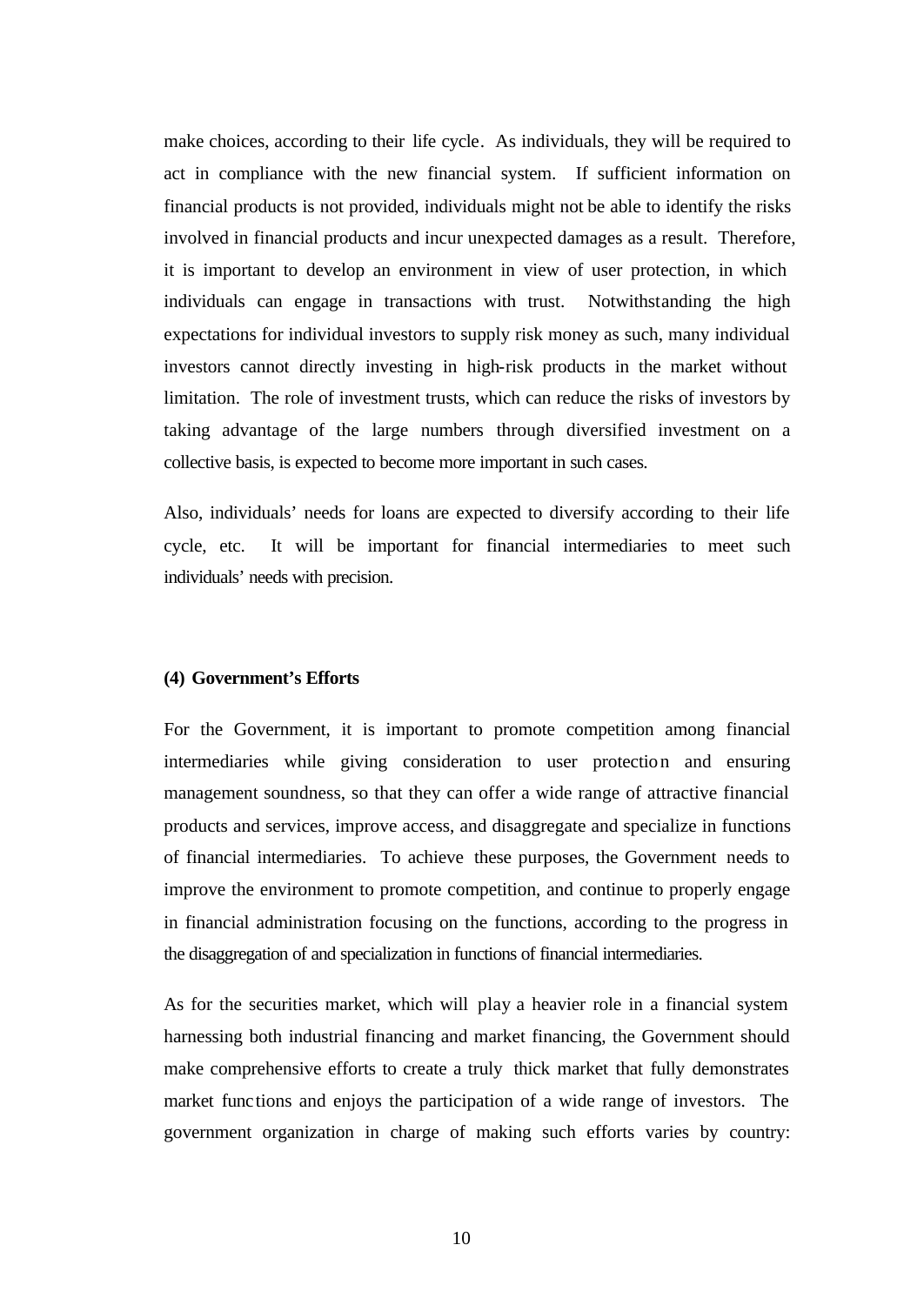countries such as the U.S. have a government organization divided by sector, due to their historical background, whereas the U.K., Germany, South Korea and other countries that have recently executed organizational reform have cross-sector financial authorities. In any case, necessary reform of the securities market should be promoted based on a cross-sector organization divided by function and subject to constant review, considering the consolidation of financial players as exemplified by the advent of financial conglomerates, and the tendency to develop and offer financial products integrated with various financial services.

Tackling systemic risks and promoting consumer education and user protection will continue to be important roles of the Government.

The share of financial intermediation based on public financing through Postal Savings, Postal Life Insurance and government-affiliated financial institutions is extraordinarily large in the Japanese financial system compared to those of other countries.

While Postal Savings and Postal Life Insurance are scheduled to be transferred to Postal Services Corporation in 2003, the huge amount of funds might suppress the profitability of private financial institutions and undermine the price mechanism of the market if they behave inconsistent with the market mechanism. Additionally, Postal Services Corporation will have to engage in risk management completely by itself, as investment of funds at its own discretion is expanded.

Financing by government policy can be said to perform a certain role when it is not appropriate to leave everything to market functions, such as cases where there are substantial exogenous economic factors. However, it exclusively needs to serve as a compliment to the private sector, under the principle that the private sector should be in charge of what it is capable of.

Further studies will be conducted with respect to public financing, including the form of management. The Government needs to carry out reforms regarding Postal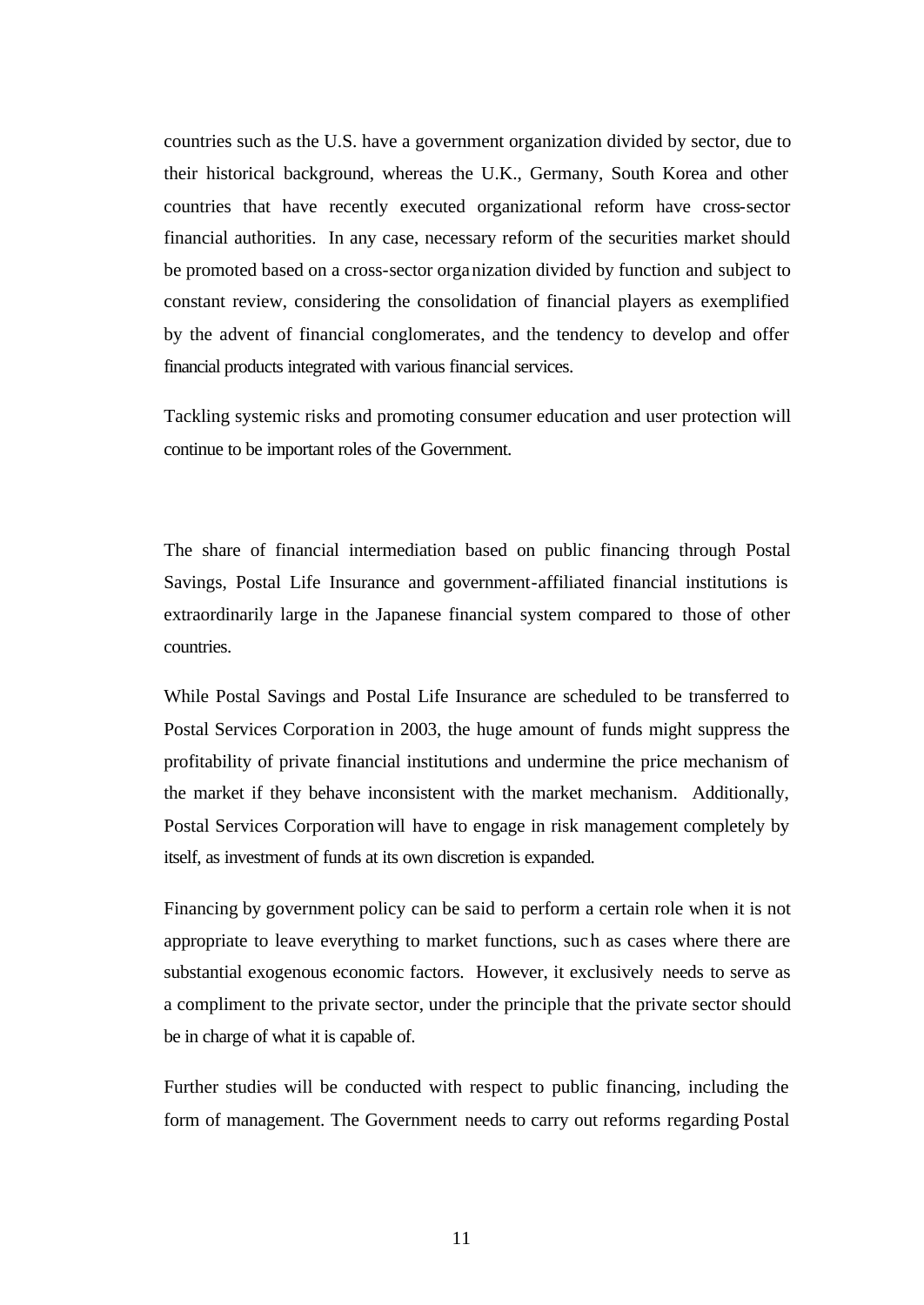Savings, Postal Life Insurance and government-affiliated financial institutions in harmony with the financial system with market functions as its core.

# **3. The Financial System harnessing Both Industrial Financing and Market Financing**

# **(1) Supply of Funds in the Financial System harnessing Both Industrial Financing and Market Financing**

Efforts in the basic directions mentioned above would convert the Japanese financial system, which has primarily been based on the industrial-financing model, into the financial system harnessing both industrial financing and market financing. The financial system harnessing both industrial financing and market financing needs to perform financial intermediation according to the growth stage of companies, and, in the process, properly demonstrate functions of providing information to the companies. It is also important for the system to offer various financial products to meet individuals' needs according to the life cycle, amid the progress in the accumulation of assets by individuals. With regard to the supply side of funds, the roles played by the market-financing model and the industrialfinancing model are reviewed in the following sections based on the characteristics of risks and returns and assuming the division between wholesale financing and retail financing.

### **(Wholesale Financing)**

In Japan, the industrial-financing model was predominant in wholesale financing, which targets large companies and medium-sized companies, rather than the market-financing model. However, the shift towards the market-financing model will make progress firstly in this wholesale sector, considering the aforementioned changes in the economic environment. Companies will basically change their means of financing from loans to securities. Other than corporate financing from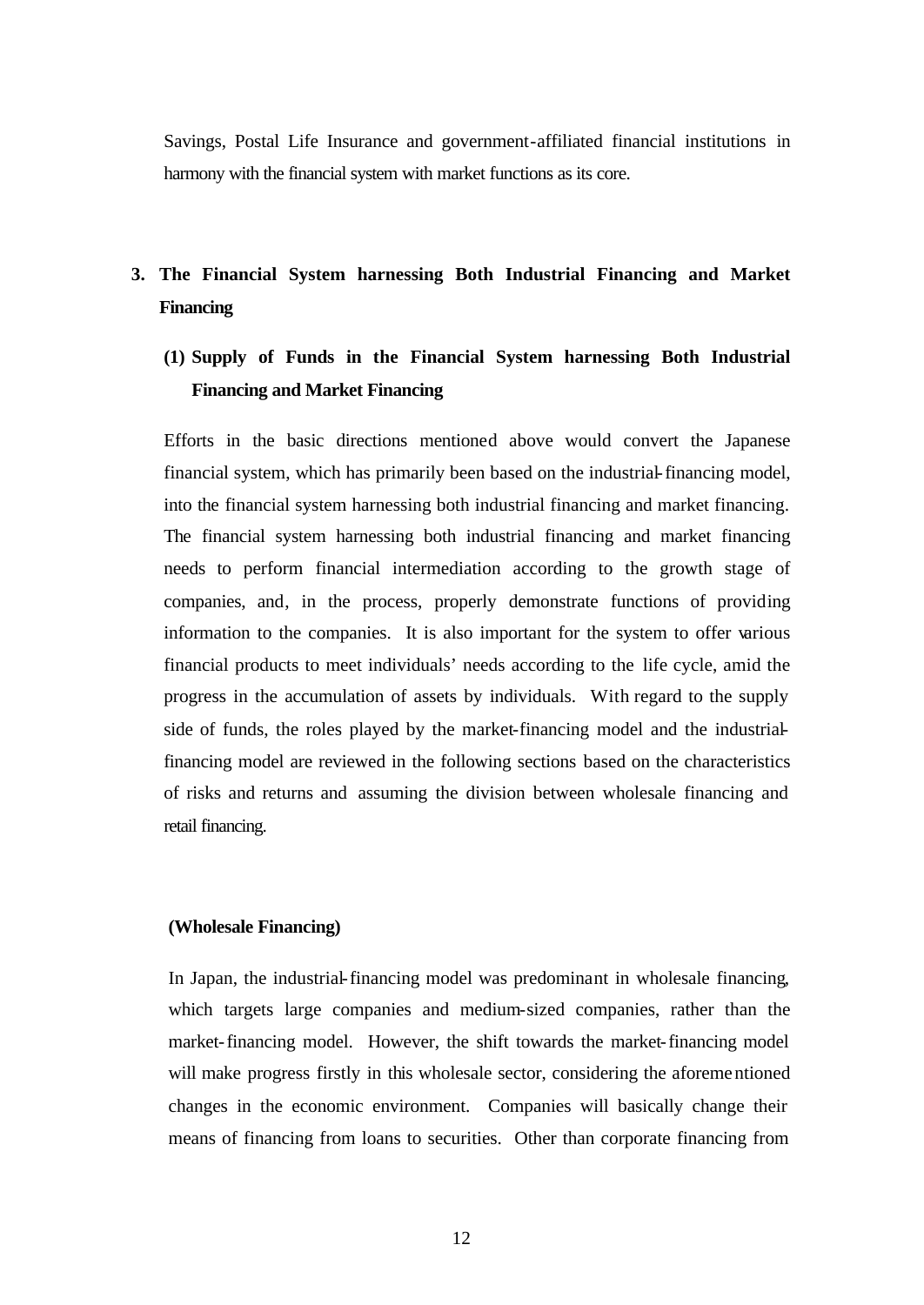the market, progress is expected in the securitization of existing loan assets. Conceivably, new loans could be subject to loan construction with resale and securitization in mind. Such efforts will enable financial intermediaries to fulfill risk-transfer functions without bearing all the credit risks by themselves, and ensure a proper risk-and-return relationship through the price mechanism in the market. In conjunction with this, it is important for financial intermediaries to disaggregate and specialize in their functions.

# **(Retail Financing)**

In retail financing, which targets SMEs and individuals, the industrial-financing model is sustaining its effectiveness, considering that not all companies will be able to use the market, and that risks can be managed based on long-term relationships.

Even if the industrial-financing model remains effective in retail financing, it will be necessary to enhance risk management techniques and abilities to ensure returns based on proper risk assessment. In retail financing, portfolio diversification is possible based on small accounts, as the amount of lending per borrower is small. Distinctively, the law of average comes into play even though the risks associated with each borrower are large. This means that it is possible to enhance the risk management abilities by accurately identifying the data on default rates. Also, it is worth considering new business models of retail financing as seen in the U.S., which provide loans to SMEs and individuals at low cost without much labor, utilizing a scoring system.

It is necessary to heed that such improvements in risk management ability will help expand the scope of lending.

Moreover, there are cases in which it is effective to utilize the market-financing model in retail financing. For example, it is conceivable to pool a large volume of small assets and sell them in the market in the form of asset-backed securities (ABS).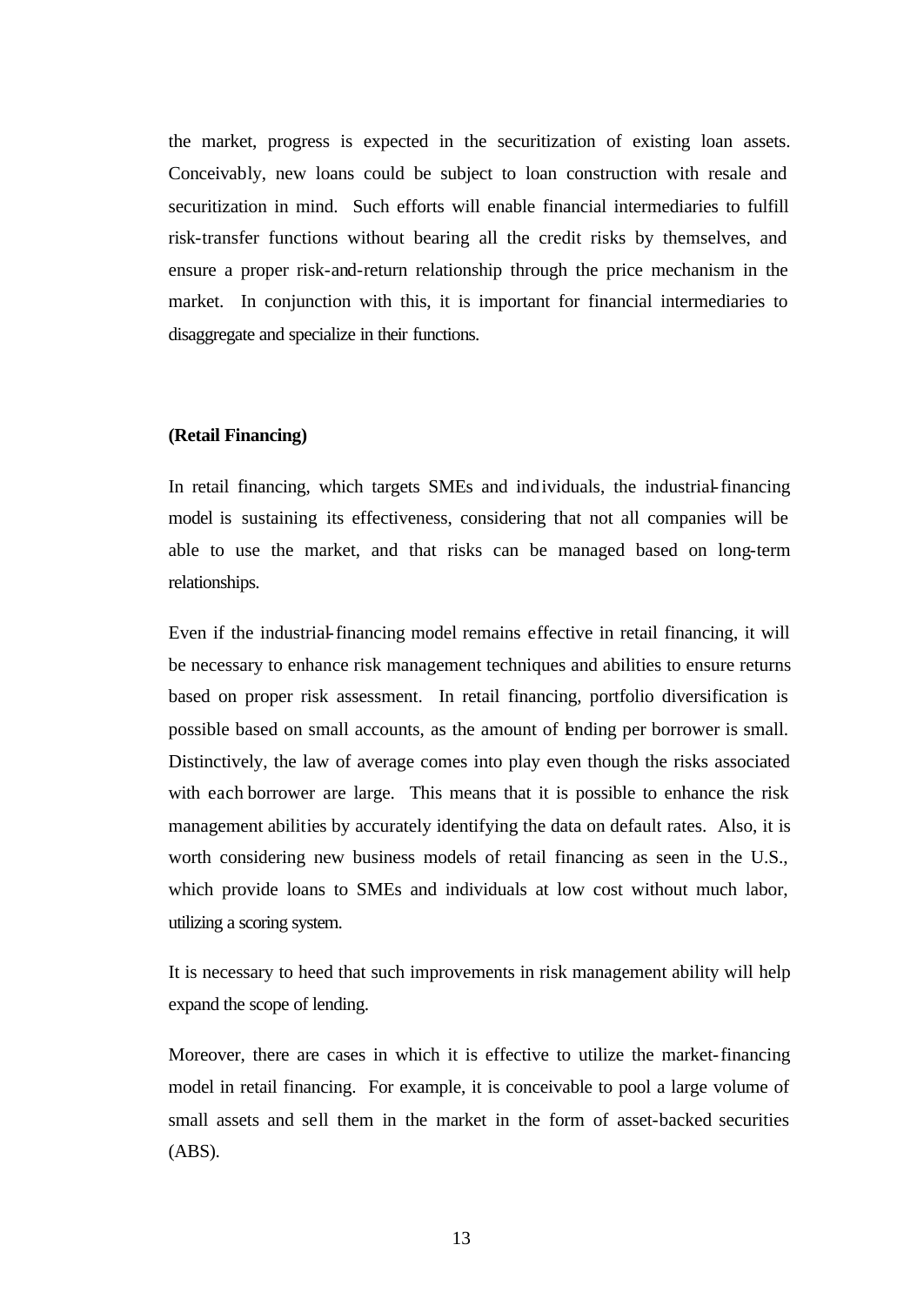At the regional financial institutions, loans to local SMEs take up a large proportion of their portfolio. Therefore, their management tends to be substantially affected by trends in the regional economy. To counter this, possible risk management techniques include, for example, the development of a structure that diversifies risks jointly with financial institutions in other regions.

# **(Venture Companies, etc.)**

Companies in the startup stage require funding for capital investment, as well as a wide range of financial services such as the provision of information. It can be said that such companies often face difficulties in utilizing the market immediately. The supplier of funds need not be limited to banks in this case; it may also be venture capital investors. Whereas relationships in the industrial-financing model are based on long-term ones, venture capital investors get involved in the startup stage with the aim to make capital gains when their stocks are listed. Even if the nature of the relationship is different, it is important that functions to provide information, as well as the governance function, are properly demonstrated in conjunction with funding. This is regarded to be effective also for fostering companies in the startup stage.

# **(2) Role of Indirect Market Financing in a Financial System harnessing Both Industrial Financing and Market Financing**

The innovation of information technology is making market transactions more sophisticated and complicated. As expertise is required to actually make a profit through market transactions, it would be effective to have a framework in which a specialized risk management service comes in between the market and individuals to allocate risks among individuals under proper management by experts, and at the same time, generate reasonable returns for individuals. A service specializing in connecting individuals with the market will be required to pursue economies of scale by, for example, reducing costs much more than by collecting information on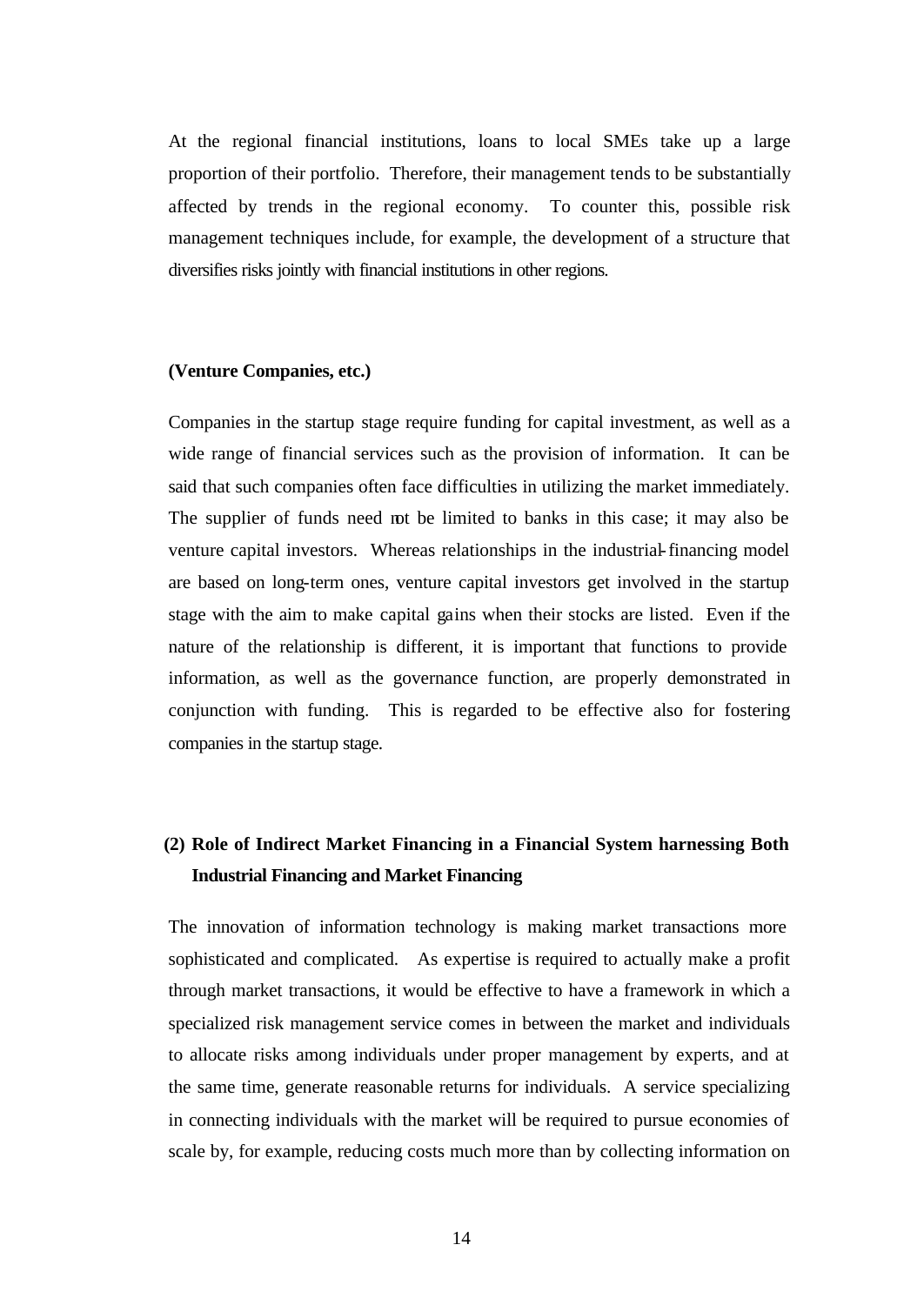an individual basis, and to reduce the risks by spreading the investments widely on a collective basis, not to mention the need of technical expertise required for market transactions. It would also be effective to have a service specializing in connecting companies with the market, offering information on the sale and securitization of loan and other financial services targeting companies to facilitate the flow of funds.

Financial intermediation between individuals and the market, and between companies and the market accompanying such specialized services is called "indirect market financing", and is differentiated from indirect financing, which involves intermediation by traditional banks. Expectations for various financial intermediaries, including institutional investors conducting this function, are likely to grow in the financial system harnessing both industrial financing and market financing.

Moreover, underwriters of stocks, bonds and investments in corporate recovery funds, as well as loan assets constructed and securitized by banks, will have a greater presence in the financial system harnessing both industrial financing and market financing. Institutional investors serving as underwriters are expected to fulfill their responsibilities as agents of the final beneficiaries, and in the process, demonstrate the governance functions with respect to the object of investment.

# **(3) Ensuring International Competitiveness of the Japanese Financial System: Cooperation with Other Asian Countries**

Competition between markets is becoming increasingly fierce on an international scale, amid the globalization of the financial sector. It is important to restructure the Japanese financial system to set highly-efficient market functions as its core, in light of ensuring its international competitiveness. For the Japanese financial market to be attractive internationally, the financial system needs to be transparent and trustworthy, and the tax system concerning financial transactions needs to be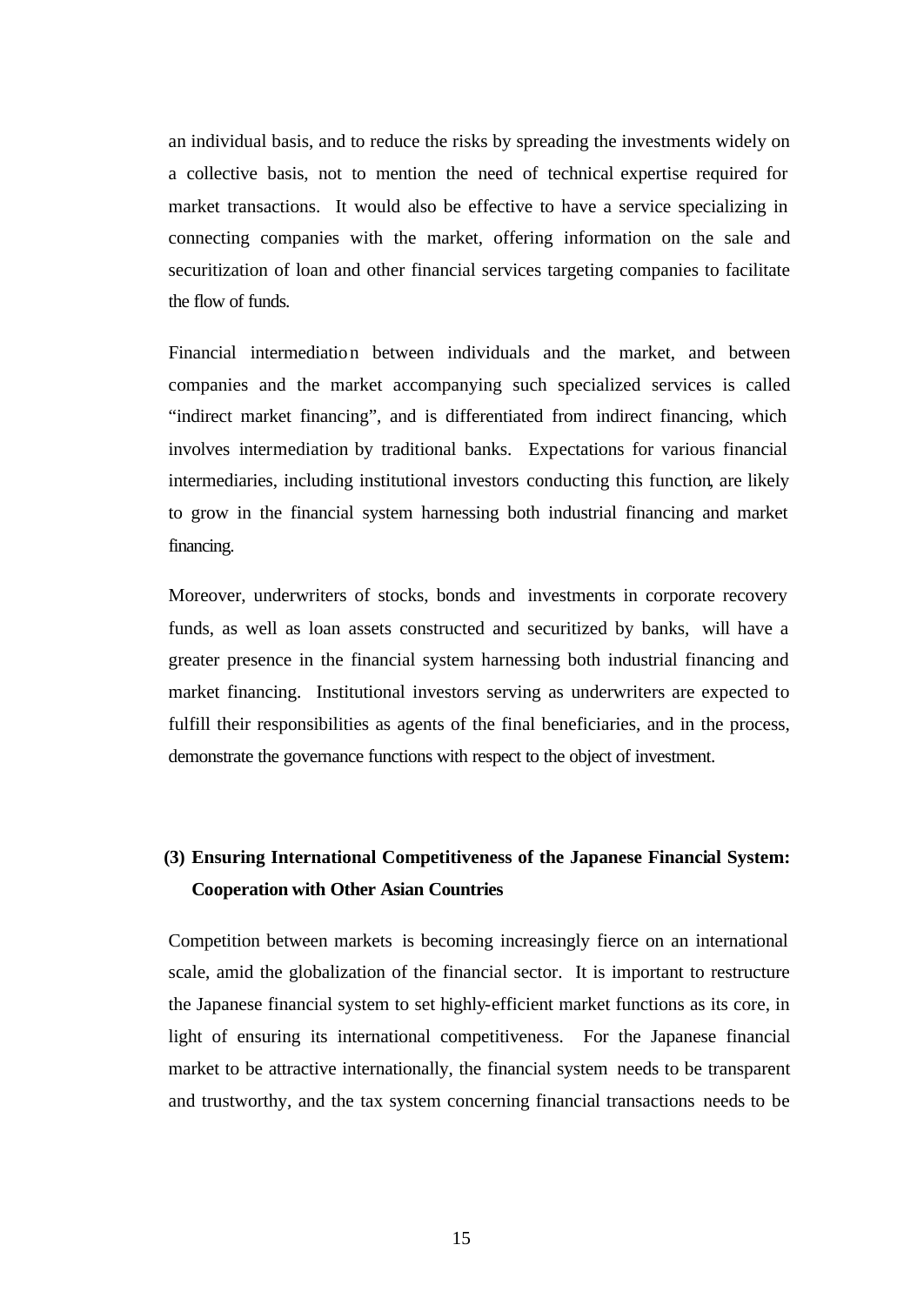simple and easy to understand for investors, while maintaining its consistency with the rest of the world.

The Japanese economy is located in the Asian region and has a mutuallydependent relationship with the Asian economy. It is necessary to heed the fact that it is important for Japan to play a pivotal role in the integration of the Asian region in both financial and real economic aspects, as a member of Asia. To achieve this, Japan needs to make efforts in a wide range of fields, not only in the financial sector, but also in promoting Yen as an international currency. In the financial sector, it would be desirable, for the enhancement of Japan's market functions, to domestically securitize Asian banks' loan assets and develop project financing in the Japanese market based on the participation of Japanese banks, etc. Also, it would desirable to promote the development of an environment in which individual investors can easily invest in Asian stocks and bonds based on individual choice and risk management, in view of asset management by Japanese individual investors in the aging society.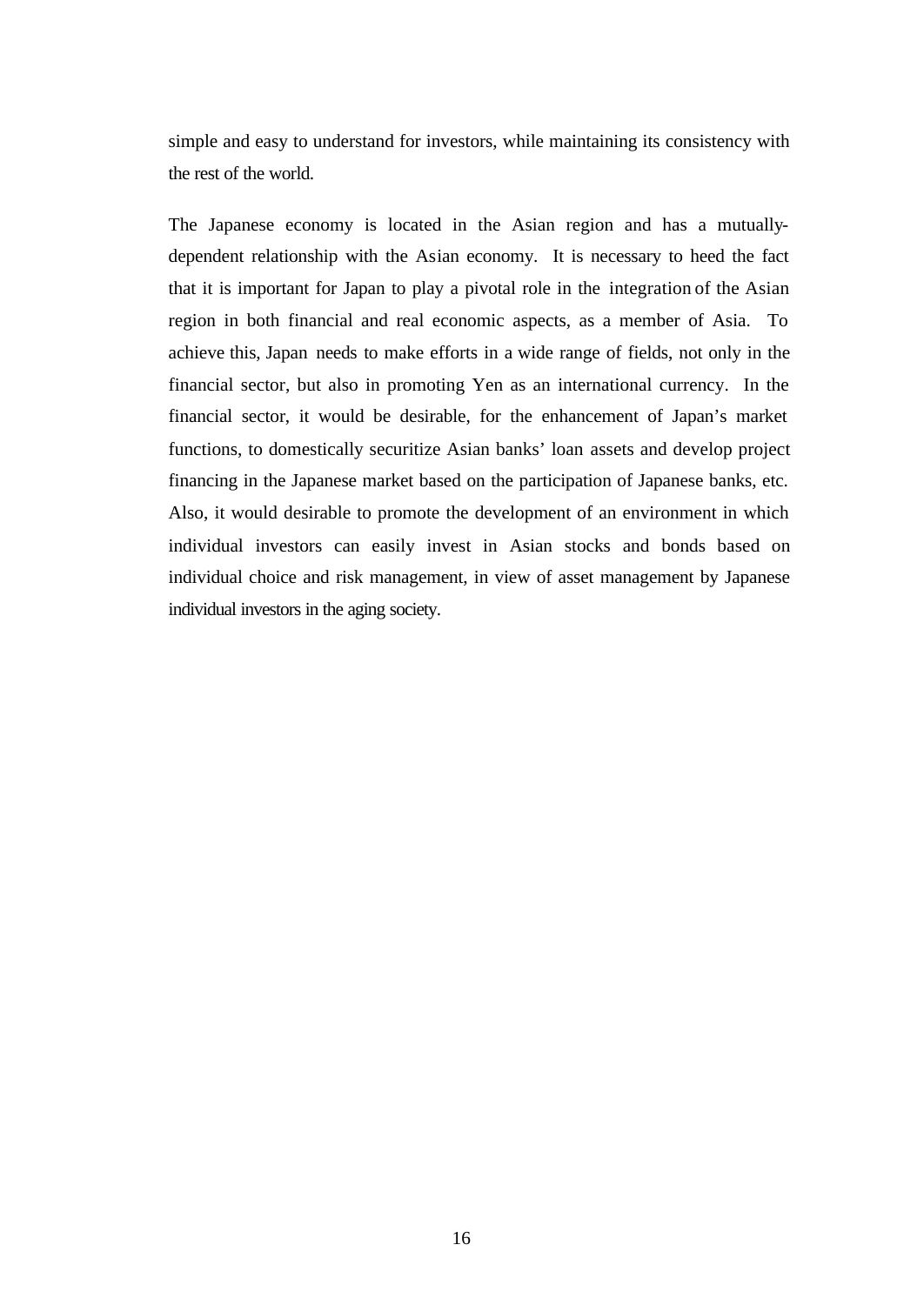#### **Part 2: Challenges to be Addressed as a Bridge to the Envisioned Future**

#### **1. Basic Approach**

As mentioned in Part 1, the Japanese financial system needs to be restructured to harness both industrial financing and market financing, with market functions set as its core, in order for the financial system to meet the requirements associated with changes in the economic environment, in the context that the industrial-financing model will remain viable but the role of the market-financing model will become more important. So far, institutional reforms have been carried out, including the reform of the financial system, and activities to securitize loan have started to take place. However, the composition of financial assets in households and the status of financing methods employed by companies show that the Japanese financial system does not yet harness both industrial financing and market financing, with market functions as its core. Not only the Government but also a wide range of parties in the financial sector, including financial intermediaries, need to make continual efforts to construct a financial system harnessing both industrial financing and market financing.

Towards the construction of a financial system harnessing both industrial financing and market financing, financial intermediaries themselves —the players in the financial system— need first to change their business models so that they can properly demonstrate their functions in the new financial system. Institutional investors, including investment trusts, are expected to play a more important role in encouraging Japanese people to widely participate in the market, considering that many individual investors will not be able to directly invest in high-risk financial products in the market without limitation.

In addition, reform must continuously be promoted with respect to the securities market, which will play a more important part in the financial system harnessing both industrial financing and market financing utilized with the market functions, by boosting confidence in the players (issuing companies, market intermediaries, market operators,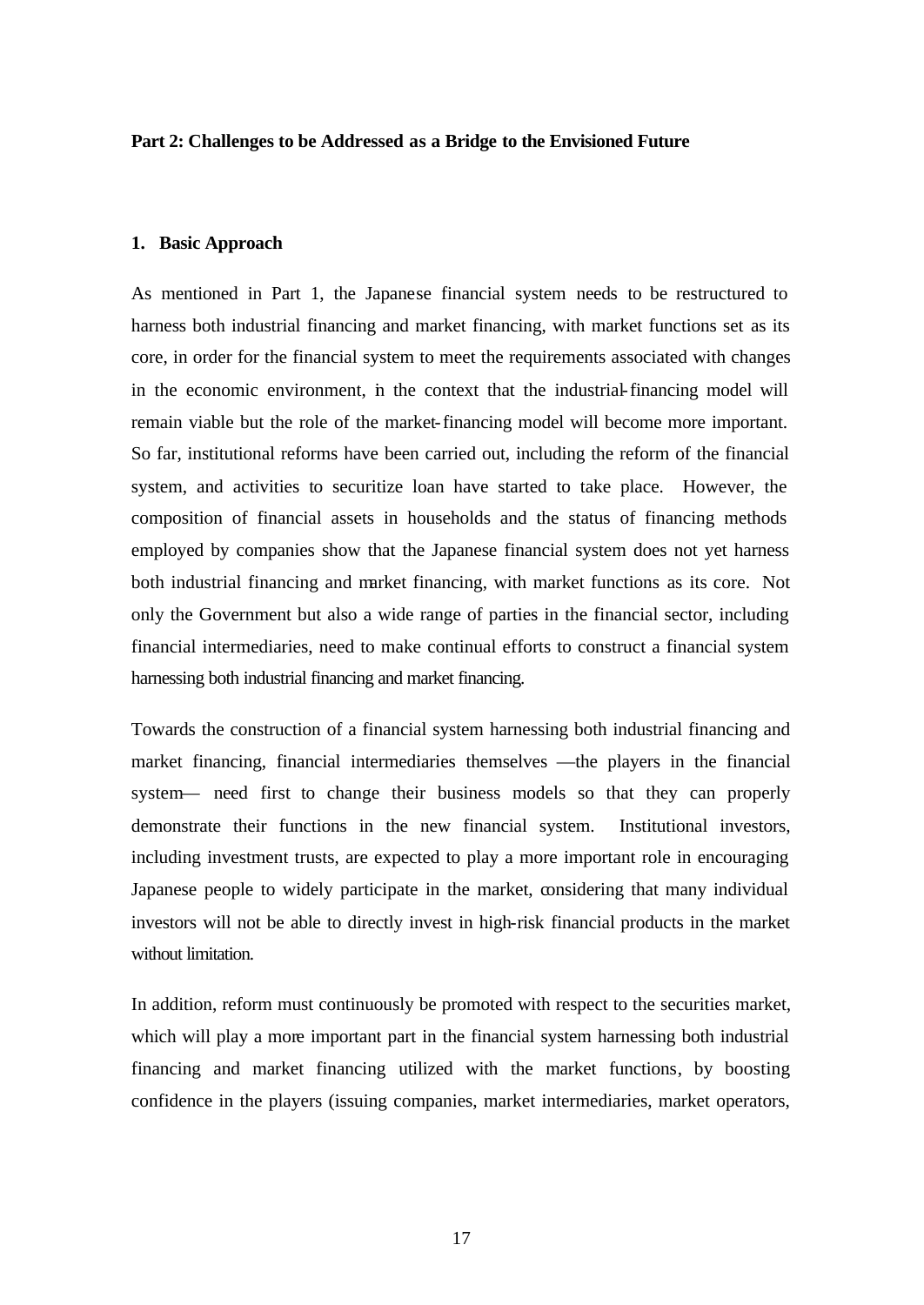etc.) and improving the accuracy and timeliness of disclosure information, so that the market mechanism itself gains sufficient public confidence.

The conversion towards a financial system harnessing both industrial financing and market financing would make progress, provided that financial intermediaries change their business models and confidence in market transactions is ensured by promoting the reform of the securities market. Nevertheless, the Government should not merely wait for changes in the business models to take place; it needs actively to take measures to promptly construct a financial system harnessing both industrial financing and market financing. For example, regarding the loan assets market, the Government need to take measures to help expand the loan assets market in conjunction with the reform of government-affiliated financial institutions, and work on the tax system to give preferential treatment to risky financial products, rather than simply waiting for the growth of the market based on the private sector's initiative.

# **2. Conversion of Financial Intermediaries' Business Models**

### **(1) Conversion of Financial Intermediaries' Business Models**

#### **(i)Deposit-taking Financial Institutions**

For deposit-taking financial institutions to be able to properly perform not only financial intermediation but also payment and settlement functions in the medium and long term, their management bases need to be further strengthened based on increased profitability. The following aspects are important when converting the business model to achieve this.

# **(a) Promotion of Disaggregation of and Specialization in Financial Functions and the Securitization of Loan**

In a financial system harnessing both industrial financing and market financing utilized with the market function, deposit-taking financial institutions are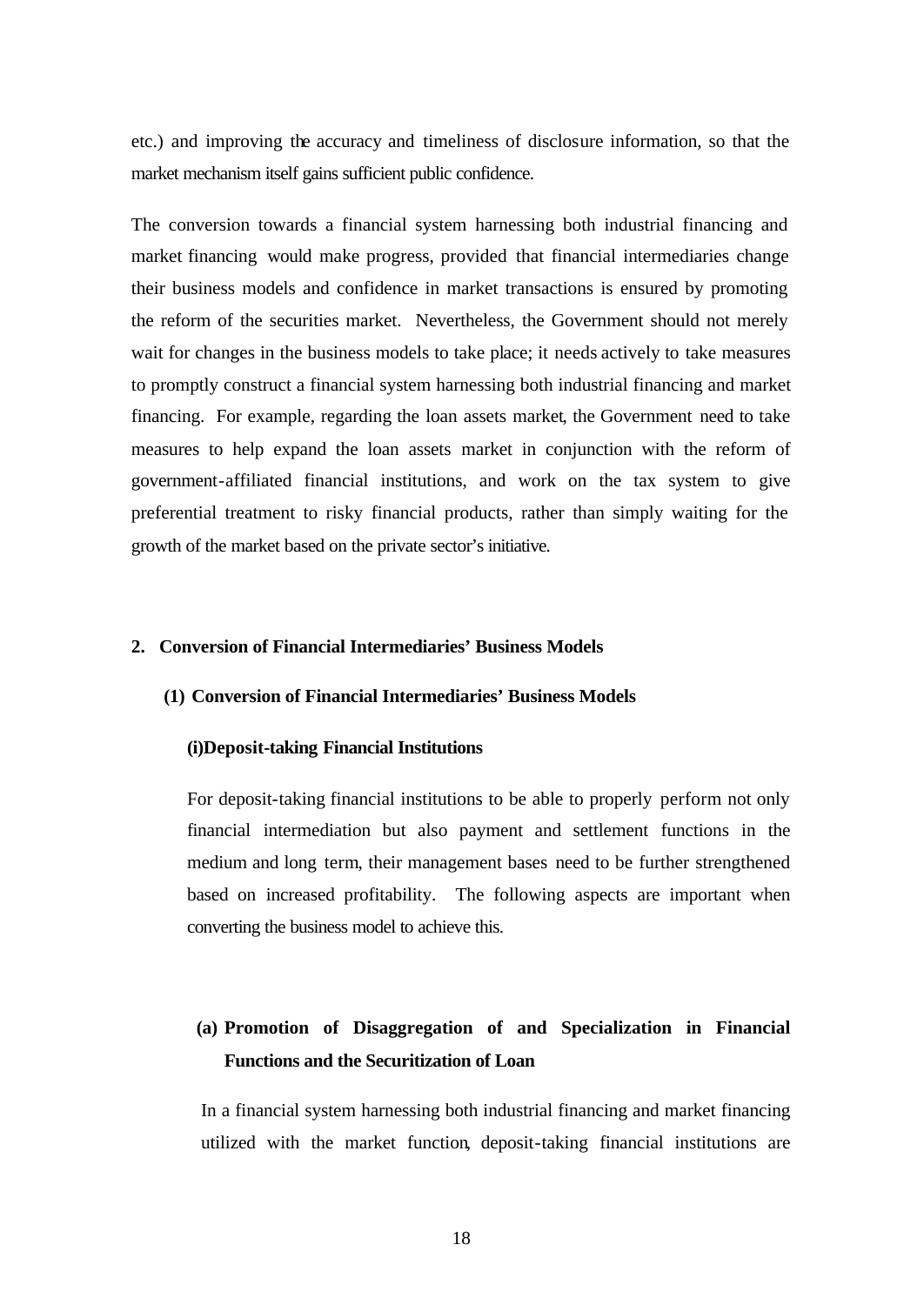required to have a higher level of expertise and efficiency in regard to functions such as financing, lending, loan management and office operations. Therefore, they need to unbundle and specialize in each function.

The unbundling of and specialization in each function is also necessary for proceeding with the securitization of loan. The legal framework for the securitization of loan has improved, due to legislations such as the Special Purpose Companies (SPC) Law, and securitization utilizing SPC has actually started. However, it is necessary to expand the scale and accelerate the speed of this trend from now on. To achieve this, it is highly expected that, in particular, sale of the assets held by government-affiliated financial institutions will vitalize and expand the market.

For the time being, it will be necessary to enhance services to assist the securitization of housing loans by the Government Housing Loan Corporation, while the Government facilitates the use of asset liquidization scheme, i.e. SPC law, by reviewing current institutional and legal framework promptly. Moreover, it will be essential to consider developing an environment that promotes the securitization of banks' loan assets, such as constructing a database of credit risk information in alliance with private financial institutions.

Also, the Government needs to consider the securitization of loan not only held by the Government Housing Loan Corporation but also by other government-affiliated financial institutions. Furthermore, it needs to promote the securitization of NPLs and real estate collateral by the Resolution and Collection Corporation (RCC), and work on the tax system to support the process of securitization.

# **(b) Review of Structure of Deposit-taking Financial Institutions, etc.**

Organization structure and personnel treatment are basically matters of business judgment. Each deposit-taking financial institution should be properly reviewed by themselves, in the course of changing their business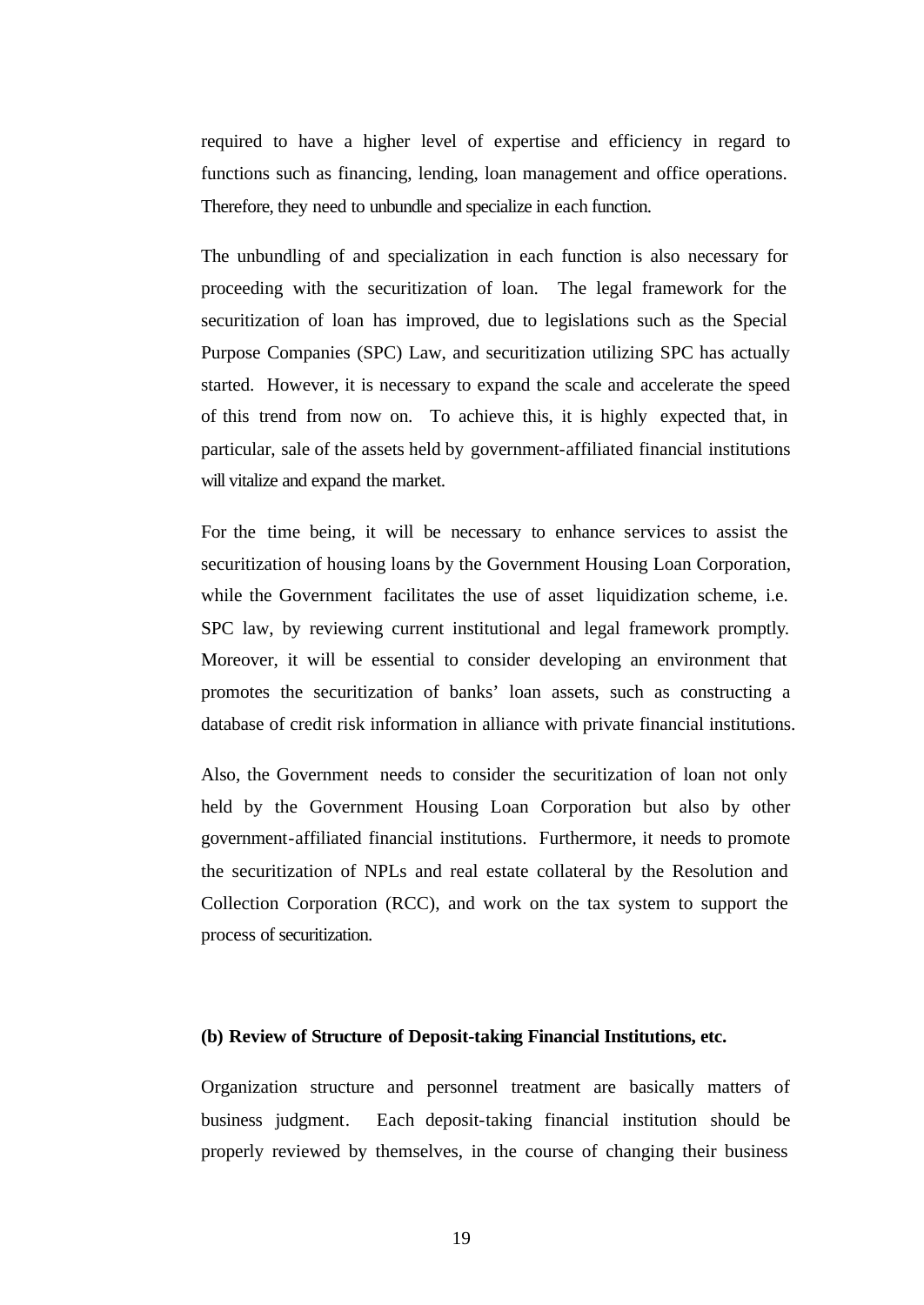models to adapt to the new financial system. In organizations in the West, a relatively small number of experts in operations serve as executive officers, taking responsibilities for profits in operations and for all personnel affairs. The organizational structure is flat to enable quick decision-making, and the difference of remuneration is stipulated according to each employee's workload in their personnel system. Conceivably, it will be important for Japanese deposit-taking financial institutions to draw upon their experiences and review their respective organization structures and personnel treatment schemes while disaggregating of and specializing in functions, to raise their efficiency and profitability.

# **(c) Setting Interest Rates commensurate with Risks and Raising Cost Consciousness**

Lending by deposit-handling financial institutions needs to be based on the proper assessment of the relationship between risks and returns. This arrangement helps improve deposit-taking financial institutions' profits, expand the scope of companies eligible for borrowing, and securitize loan.

Accordingly, the Government must develop an environment in which the price mechanism functions effectively, including the structural reform of public financing, and continue carefully monitoring the financial conditions, etc. of deposit-taking financial institutions to ensure their management soundness, apart from each individual lending.

# **(d)Enhancement of Retail Financing**

In retail financing, the relationship-oriented industrial-financing model is likely to continue playing a key role. Nonetheless, it will be important to make further improvements in profitability and soundness, rather than carrying on business in the conventional way. It is believed that the basic direction for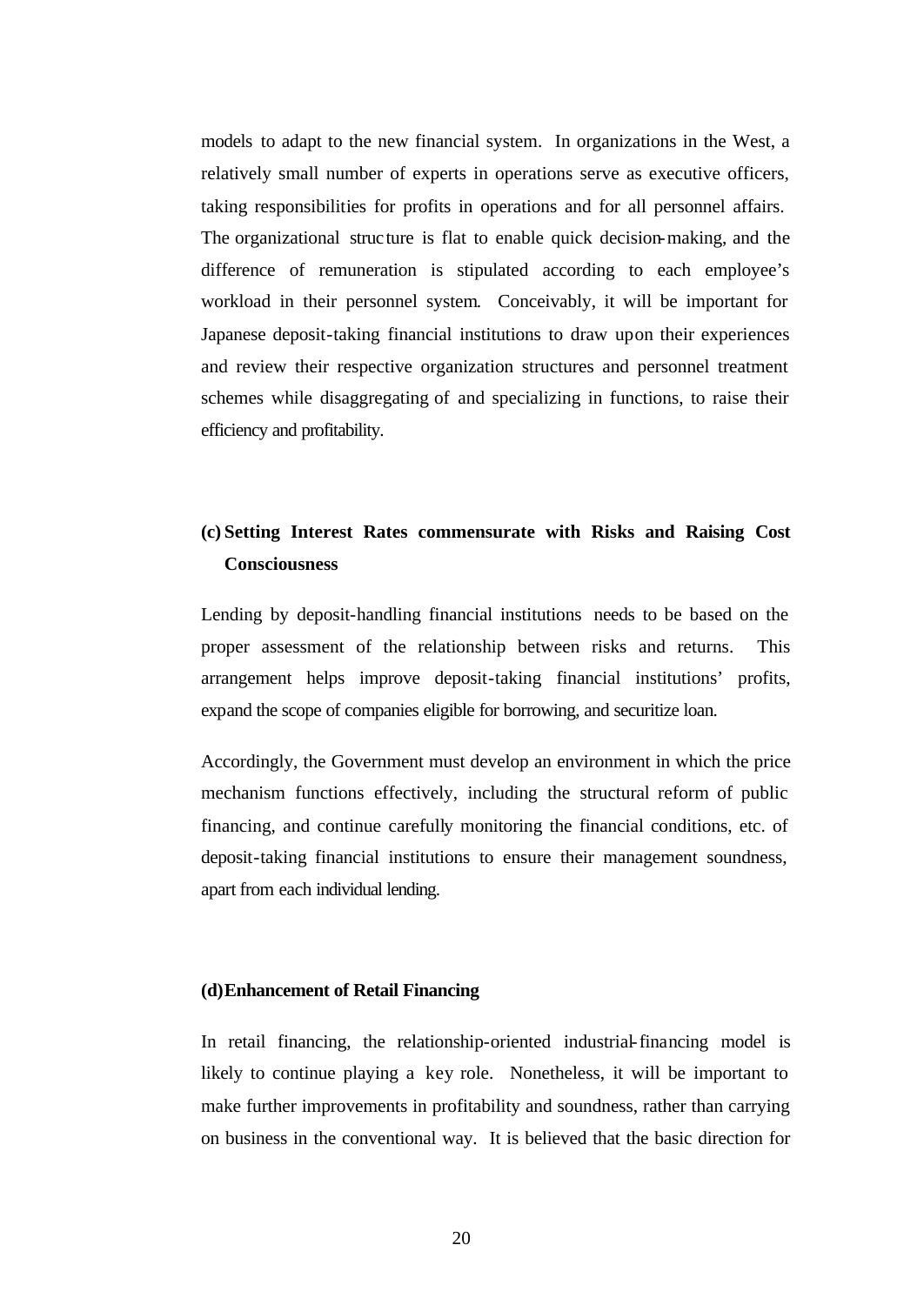building a new business model will be to strategically select financial products and services to be made available, according to the customers' risk preferences, etc.

For example, in terms of offering financial products and services, one may consider a model that promptly offers low-risk products at low cost. On the other hand, it will be necessary to pursue a model like private banking, which offers a wide range of products according to investors' needs, in parallel with a high level of services including asset management. In terms of lending, one way is to collect detailed information keeping close relationship with the local community and issue loans on a case-by-case basis; an alternative way is to utilize the scoring system and thereby process large volumes of loans at low cost targeting SMEs and individuals.

Moreover, credit accommodation will have to be enhanced with respect to individuals, and income generated from account management fees and other commissions will have to be raised. Currently, Japane se banks generally have insufficient know-how to enhance credit accommodation for individuals. Thus, it is necessary to develop a risk management structure based on the analysis of data such as default rates, and review commission income in light of cost effectiveness.

# **(e)The Vision for the Future of Regional Financial Institutions**

Conceivably, regional financial institutions would continue strengthening their management bases primarily by focusing on the local community, identifying companies' management status in detail, and meeting the needs of local residents and companies in a meticulous manner. As loans to local SMEs account for a large proportion of regional financial institutions' lending portfolio, trends in the local economy substantially affect the management of these financial institutions. In light of this, it will be important to enhance their risk management ability. For example, their risk management ability can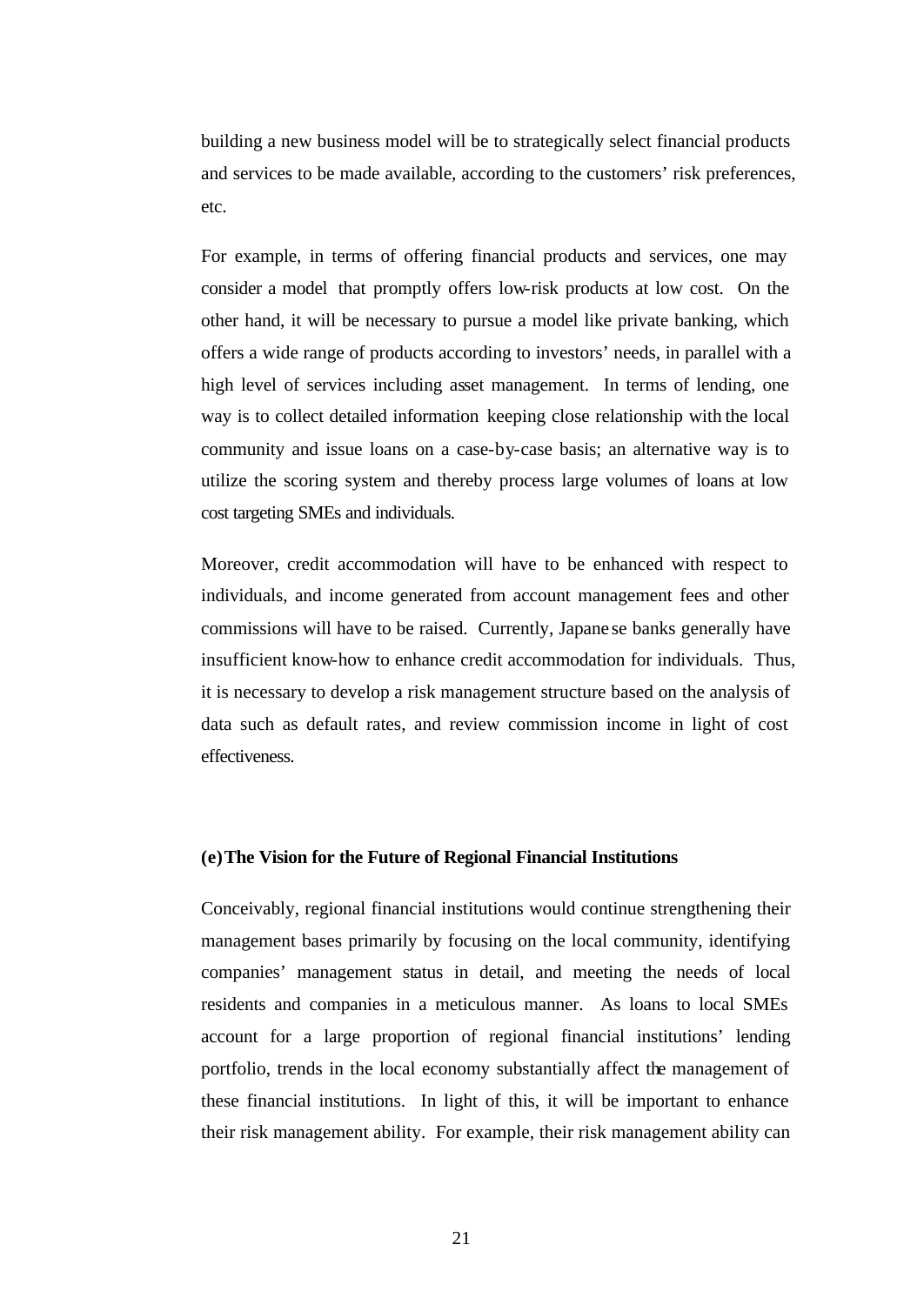be improved by forming alliances with regional financial institutions in other regions. It will also be important for regional financial institutions to strengthen their management bases by effectively investing management resources into their specialized fields, and by taking advantage of the ir economics of scale through organization restructuring, such as merger and other forms of consolidation.

It will be important for cooperative financial institutions to take the approach mentioned above, as regional financial institutions. There are other aspects to cooperative financial institutions in addition to the above. A cooperative financial institution can neither sustain stable management nor sufficiently fulfill the credit accommodation functions for members unless the depositors approve of its management soundness as a deposit-taking financial institution. On the other hand, it is distinctive in that in the spirit of mutual aid it returns the surplus funds to members according to their share of business usage and financial contributions, rather than keeping them as retained earnings. Bearing these aspects in mind, the important challenge for cooperative financial institutions is to build an optimum business model so as to fully perform functions as regional financial institutions, as regional providers of financial services, in line with the actual status of the regional economy and changes in the financial environment.

### **(ii) Securities Companies**

The role of securities companies as a player in the market-financing model will become more important in a financial system with market functions as its core, in terms of encouraging investors to participate in the market and contributing towards corporate financing.

Although the system has been considerably improved in recent years, further reform of the system is necessary. It is becoming increasingly important for each securities company to formulate and implement a new business model in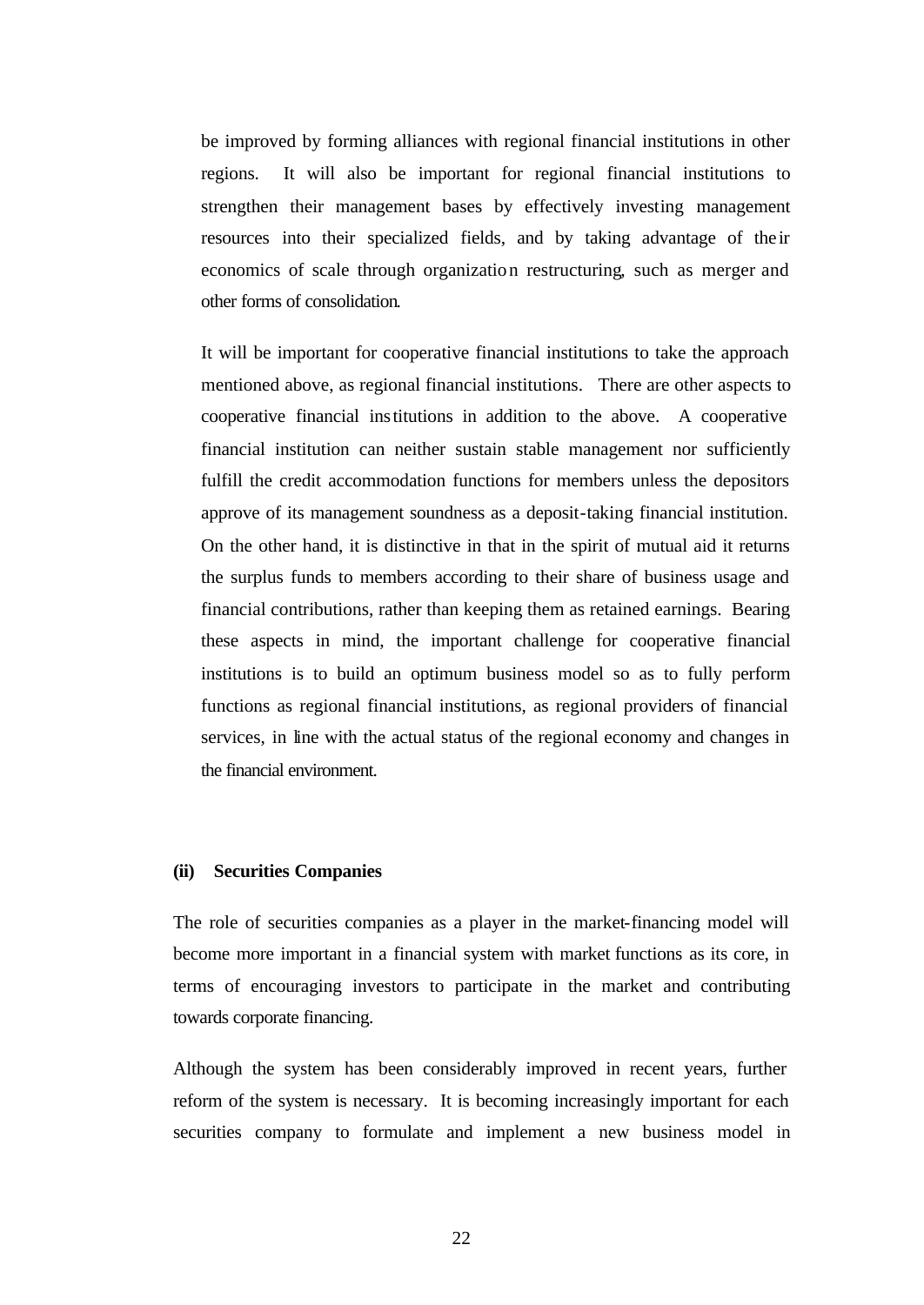consideration of its comparative advantage and target customer group. Securities companies may build various models: a model that meets customers' needs by reducing brokerage commissions by making maximum use of the Internet; a model that meets customers' needs by focusing on offering high-quality advice and services to select customers; a model based on asset-management-type operations; and a model that focuses on investment banking services.

While securities companies that implement new models have actually started to emerge, most securities companies seem to have no clear vision for the future. It is required for each securities company to continue making positive efforts in building their own business model.

Also, as various comments have been made about the confidence in securities companies, they needs to make further efforts to gain customers' confidence, regardless of what kind of business model they pursue. In order to make securities companies execute operations more faithfully to customers, the Government needs to endeavor to widely identify the actual status of securities companies' operations and verify what they ought to be, and take necessary actions for making further improvements in terms of rules, inspections and supervision.

# **(iii) Insurance Companies**

In the financial sector, insurance products differ from other financial products in that it fulfills a security function based on the spirit of mutual aid. Moreover, its actuarial framework is complicated and difficult to understand for customers. While various regulations have been imposed in light of user protection for these reasons, they have undeniably slowed down reforms in the insurance companies themselves.

In a progressively aging society, with increasingly complicated socioeconomic aspects, insurance companies need to enhance their security functions against various risks, in line with changes in companies and individuals' needs. Insurance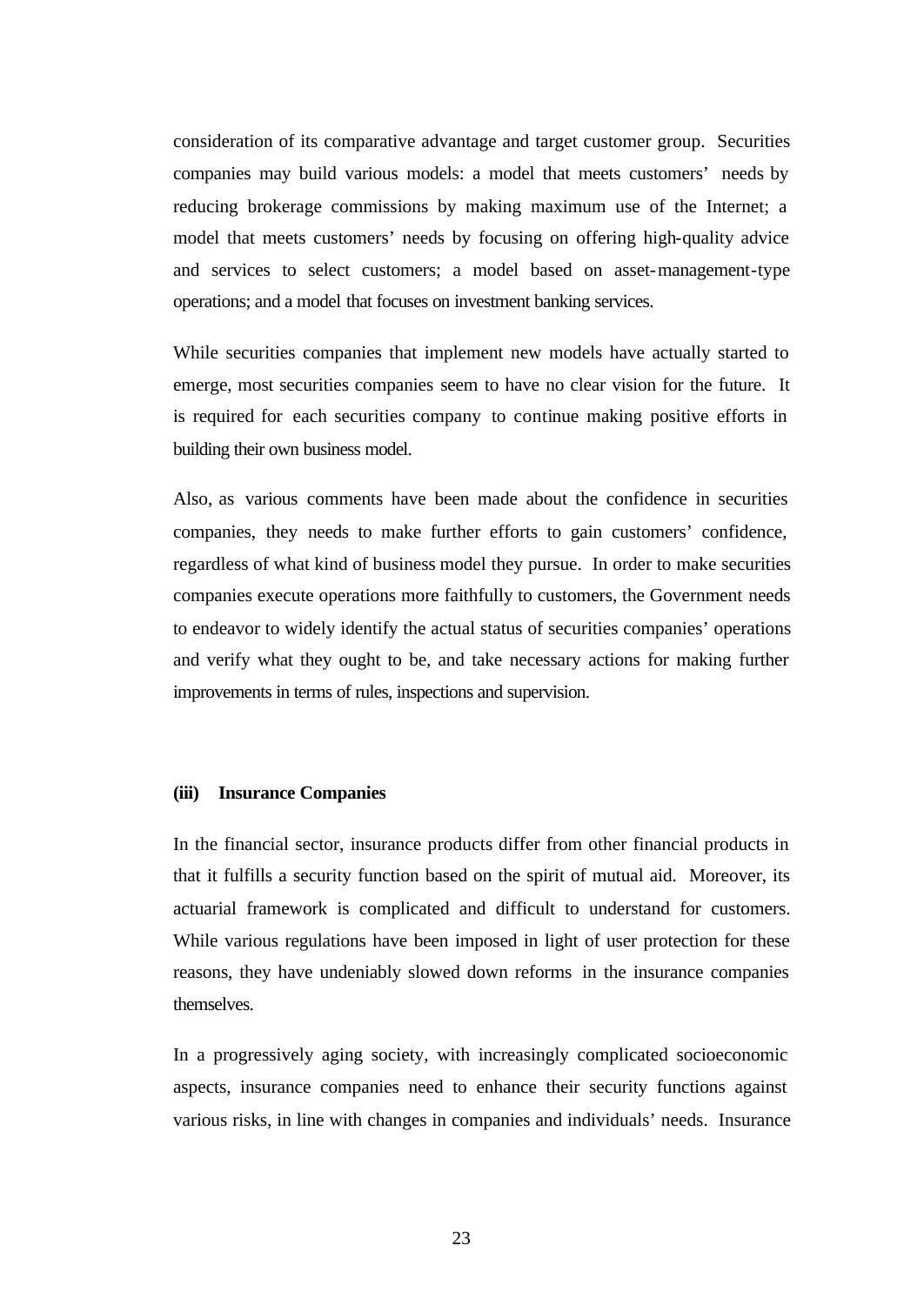companies also play a part as institutional investors, managing the funds collected from policyholders.

A look at the business environment surrounding insurance companies reveals that while traditional products are maturing and policy contracts volume is on a decreasing trend, intrasectoral competition, competition between life insurance and non-life insurance sectors, and competition with other financial sectors are intensifying in conjunction with the progress of deregulation, and this tendency is likely to gain more momentum. Insurance companies need to build new business models as key players in the financial system, without being prepossessed with old ideas.

Although there are still few signs of insurance companies building new business models, some new developments have been already emerged.

In regard to product development, life insurance companies and non-life insurance companies have started to enter each other's market through subsidiaries, and their entry into the so-called "third sector" is progressing and initiating competition. As life insurance companies and non-life insurance companies are forming business alliances with each other, the possibilities for product development and sales are expanding beyond the scope of old ideas, as exemplified by products that are difficult to categorize in terms of life insurance or non-life insurance. By nature, insurance needs to be underwritten and the risks need to be properly intercepted by each insurance business unit, in order to implement proper risk management. Assuming this, it is conceivable to develop products that immediately meet customers' needs, such as developing new products based on a combination of life insurance and non-life insurance with different risk characteristics.

Moreover, non-life insurance products are competing with derivative products such as weather derivatives to a higher degree, and life insurance products have started competing with annuity products. There is a possibility that new services will be provided based on a combination of insurance products with financial products in other sectors, rather than solely in the insurance sector. In relation to this, in the U.S., where aircraft lease securitization is widely practiced, residual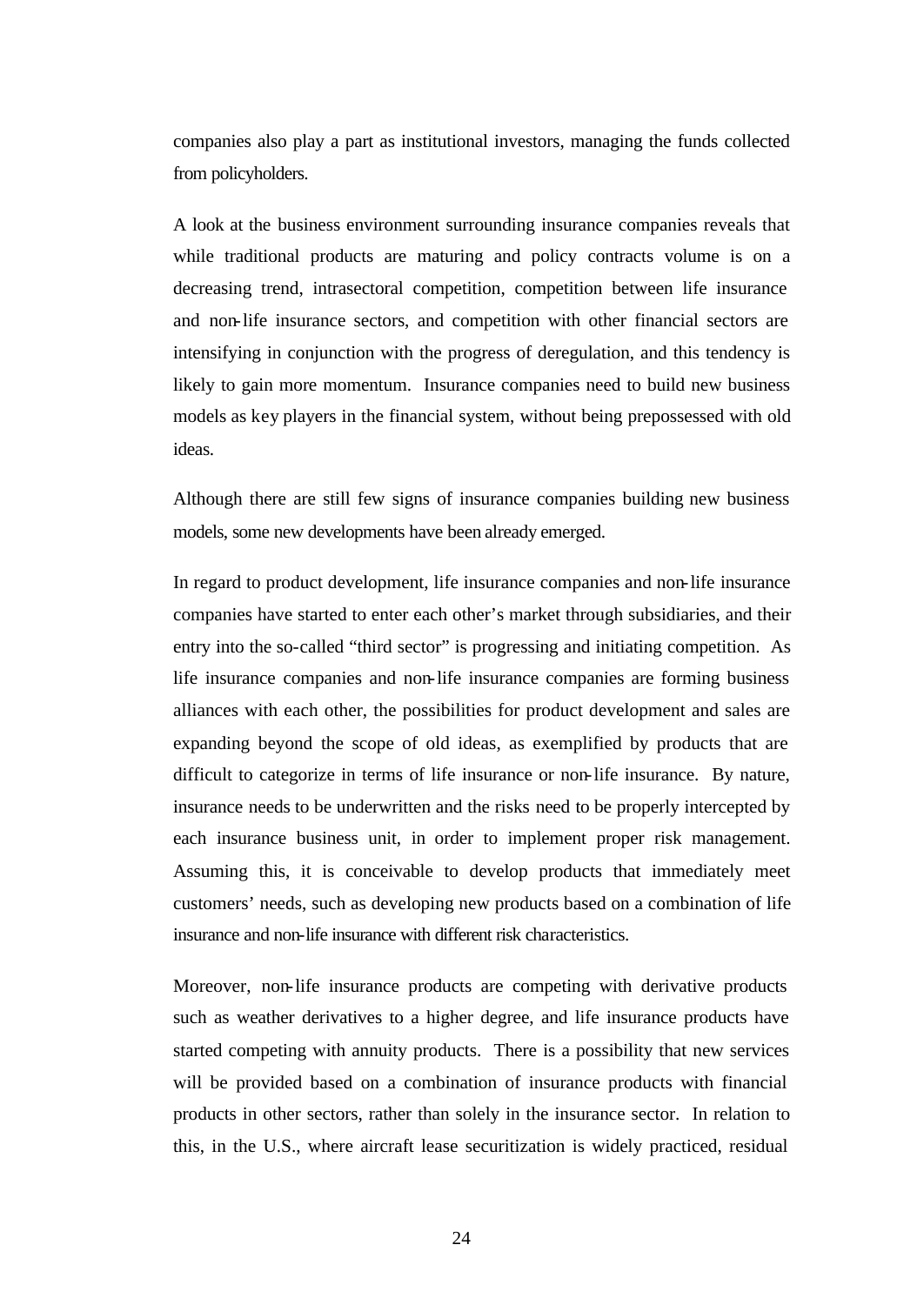value insurance (Note) is combined with the securities to enhance their merchantability. Insurance companies may also explore sectors that support the flow of securitization as shown by this example. In addition, insurance products with strong saving characteristics are due to be sold by banks over the counter.

(Note) An insurance targeting lease agreements on aircraft, etc., which compensates for the loss incurred when the market value of aircraft at the time of termination of the agreement is less than the residual value set at the time of concluding the agreement.

As for the functions of insurance companies, insurance companies have sold and underwritten insurances, and managed the funds en bloc. On one hand, they are required to demonstrate advanced management abilities based on a high level of expertise as institutional investors (i.e. professional investors). On the other hand, they are required to improve their ability to offer various insurance products according to customers' needs with precision. Under these circumstances, the insurance sector should consider the disaggregation of functions into sales, underwriting and asset management to raise efficiency.

With respect to the form of insurance companies, mutual corporations account for a large proportion, especially among life insurance companies. It is important to select the adequate company form, including the conversion of a mutual corporation into a joint stock company, so as to ensure strict corporate governance and enable the insurance company to operate business in a diversified manner.

Under the current conditions, in which interest rates are being sustained at extremely low levels, the problem is how to improve the risk management abilities of insurance companies and ensure confidence in their management bases. Suggestions have been made about this problem in terms of the so-called

25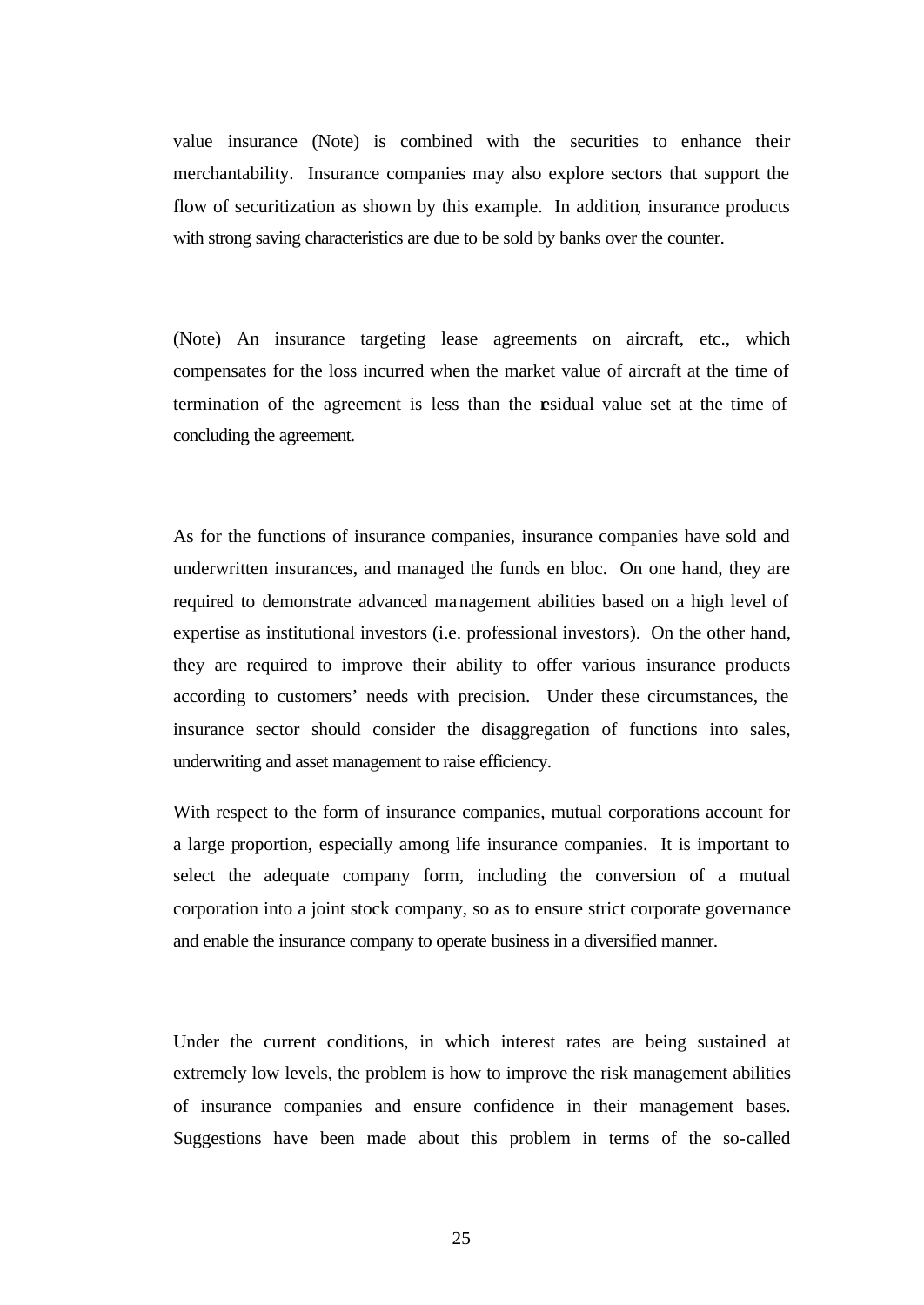"negative spread" issue marring life insurance companies, and the safety net for life insurances provided as an exception to the rule for a limited time until the end of FY2002. These issues should be discussed from a broad perspective, in consideration of stabilizing the management of insurance companies and ensuring confidence in the insurance system, while assuming efforts made by insurance companies themselves.

#### **(iv) Institutional Investors such as Investment Trusts**

In a financial system harnessing both industrial financing and market financing utilized with the market function, institutional investors such as investment trusts are expected to play a greater role in connecting individuals and companies with the market, as a player in indirect market financing.

For example, the development of various financial products utilizing investment trusts will make it easier for a wide range of investors, including individual investors with limited investment experience, to participate in the market. Institutional reforms have been implemented in recent years for the introduction of investment trusts offered through private placement, corporation-type investment trusts, real-estate investment trusts, Exchange-Traded-Funds (ETFs), etc., and products based on the new system have started to appear. It is expected that attractive products will be offered effectively utilizing the new framework, in the financial system harnessing both industrial financing and market financing.

As a matter of course, institutional investors need to improve their know-how on asset management, and fulfill their responsibilities as agents of their respective final beneficiaries.

#### **(2) Measures to Promote Mergers and other forms of consolidation**

In order to further reinforce the financial system and help stimulate the economy, deposit-taking financial institutions need to strengthen their management bases by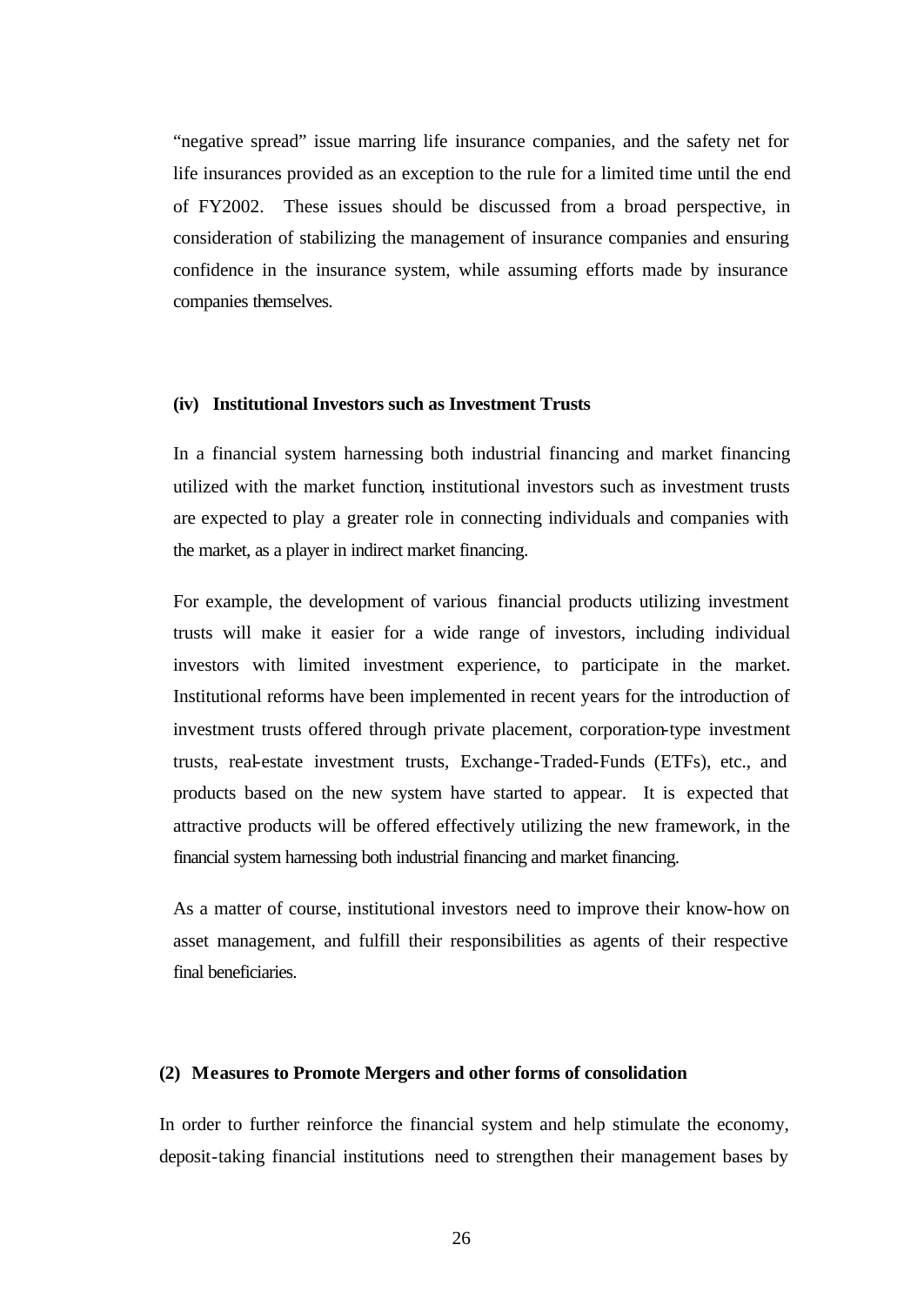improving profitability. Considering the vision for the future, especially in regard to regional financial institutions, the effective injection of management resources into their own competitive fields, and reorganization through merger and other forms of consolidation, etc. may be strong options. Naturally, nothing is more important than the parties' efforts in strengthening their management bases through merger and other forms of consolidation, etc., under market discipline. However, there are various obstacles to mergers, etc., in terms of procedures and costs. It is important that the Government develops an environment to facilitate mergers and consolidations in terms of procedures, and takes necessary measures to support mergers, such as those aimed at alleviating the costs involved in mergers, etc., and boosting capital through the injection of public funds to counter the fall in the capital adequacy ratio caused by mergers, etc.

# **(3) Removal of the Blanket Deposits Insurance (Restarting the "Pay-off" Scheme) and Ensuring the Stability of the Payment and Settlement Functions**

Deposit-taking financial institutions are required to continue making exceptional efforts to strengthen their financial and managerial bases and improve their profitability. Depositors should screen out deposit-taking financial institutions to make the institutions strengthen their financial and managerial bases and improve their profitability even more seriously, with a sense of tension, so that the efficiency of the financial system would improve as a whole. From this viewpoint, it is appropriate for the deposit insurance system to return to a partial coverage system to protect small depositors (i.e. restart of the "pay-off" scheme).

On the other hand, it is dispensable in the interest of the public to ensure the stability of the payment and settlement functions performed by financial institutions, as most of the payment and settlement in our economy are conducted through this channel. In other words, it is extremely important that economic entities definitely complete payments and settlements in economic transactions. As a safety net for payment and settlements, it is necessary to provide for a safe and secure means of payment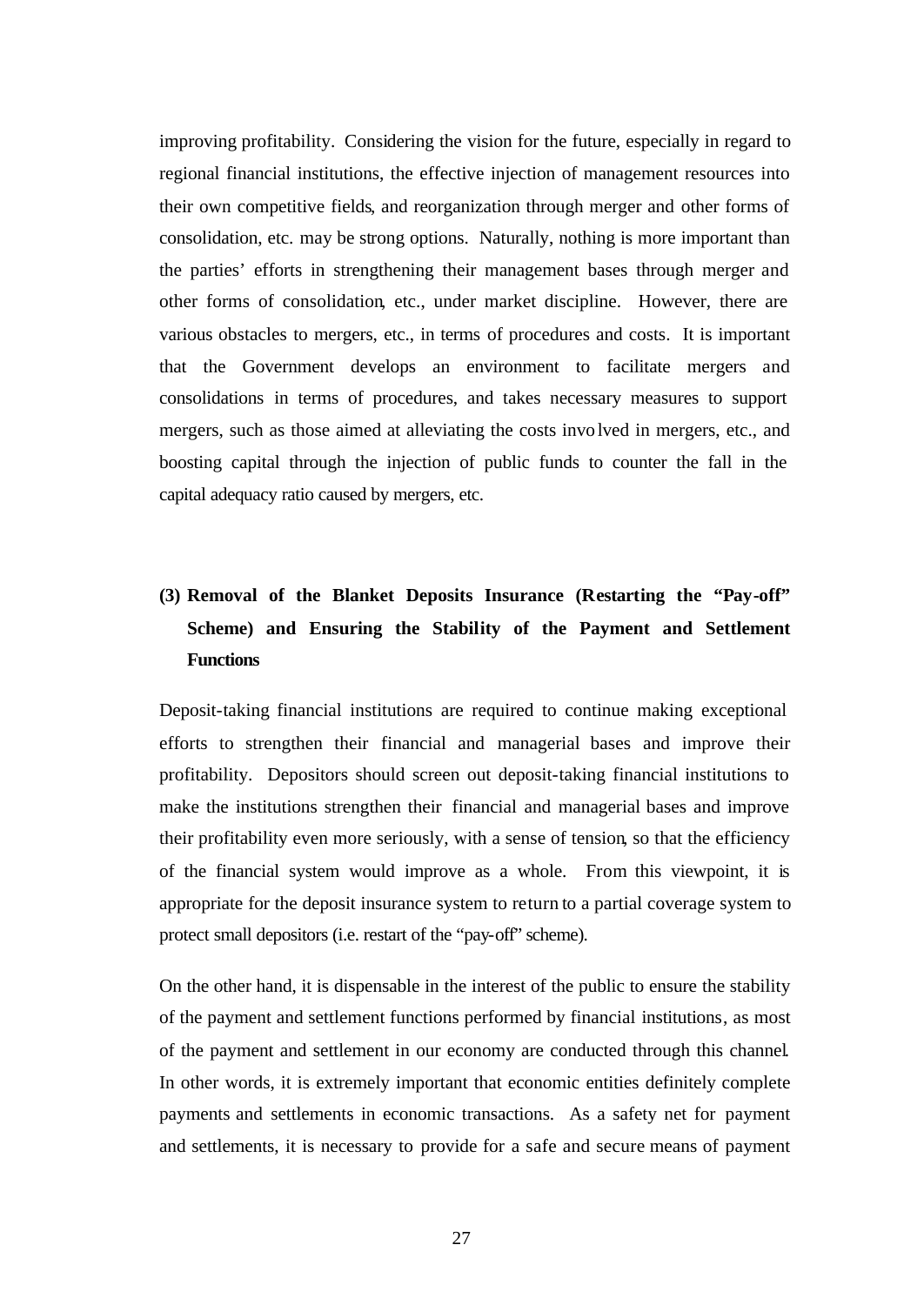and settlement other than cash, and make it accessible to everyone. Specifically, it is necessary to provide a type of deposit as a safe and secure means of payment and settlement, which is a deposit to be protected fully in the event of a failure of a financial institution ("payment and settlement deposit"), and prepare measures to ensure the completion of payment and settlement transactions in process.

### **(4) Disposal of Non-Performing Loans (NPLs)**

### **(i)Various Aspects of NPL Problem**

In April 2002, the FSA requested major banks, as a general rule, to dispose of 50% of all loans classified as "in danger of bankruptcy" or below within a year and most of such loans (targeting: approximately 80%) within 2 years. Major banks need to promptly dispose of NPLs- utilizing the market mechanism, and make sure they achieve these targets.

With this in mind, considering the various aspects of the NPL problem, NPLs are partly attributable to overborrowing by companies. Based on this view, the revision of the Extraordinary Law for Revival of Industrial Vitality is slated to take place. However, as new NPLs will continue to arise in large amounts as long as deflation continues, it will be important to overcome deflation.

The NPL problem may also be described as a problem arising from the Japanese financial system's over-reliance on financial intermediation through banks deposit and the concentration of risks on banks. It is important that banks engage in converting their business models to improve their profitability and promote the securitization of loan as explained above, in light of overcoming the NPL problem as well.

#### **(ii)Government Supervision of Banks for the Foreseeable Future**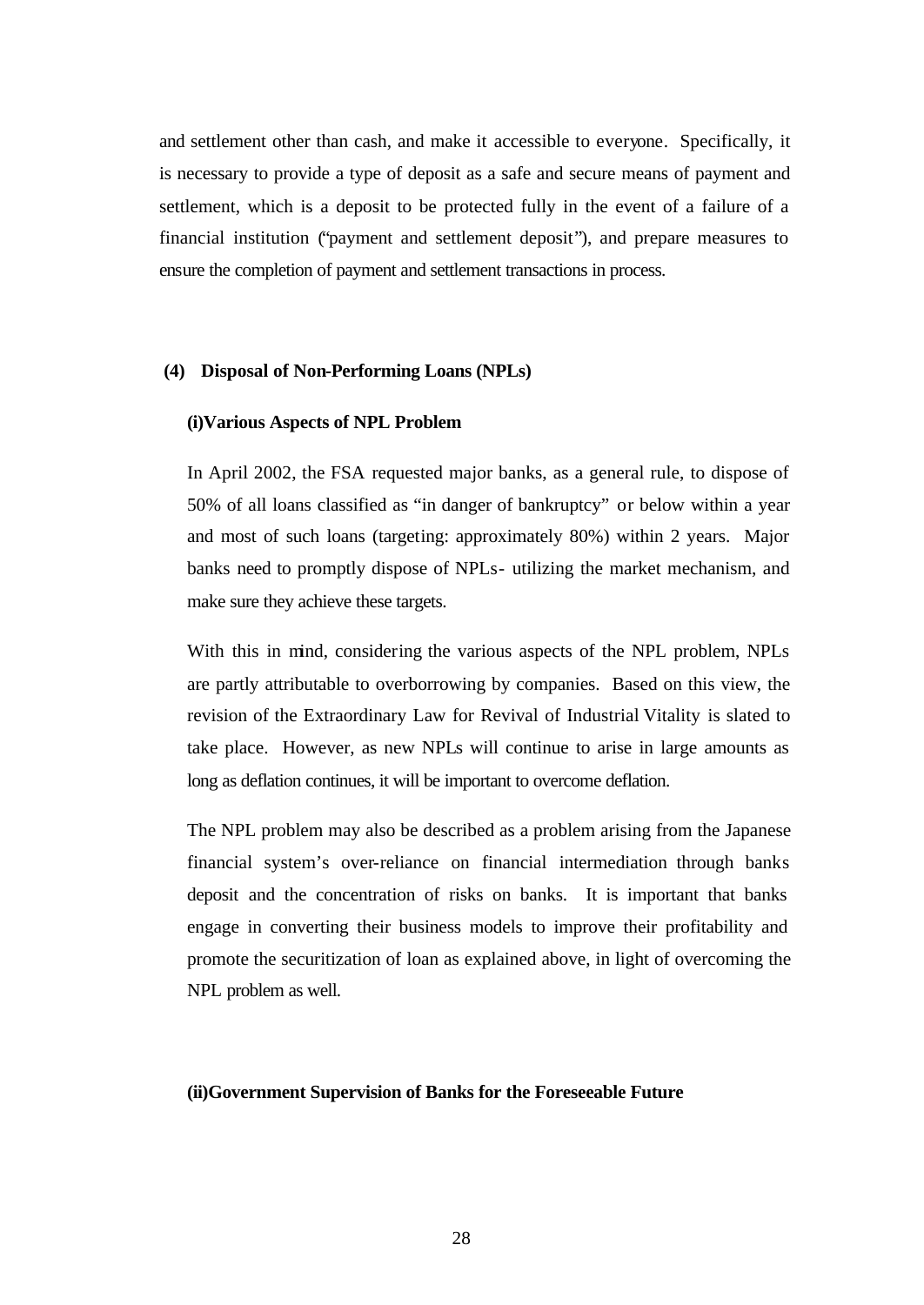Various debates are taking place in regard to how the Government should get involved in the management of banks, so as to solve the NPL problem. As a matter of course, the Government needs to continue to strictly inspect and supervise to ensure the soundness of bank management. Although the NPL problem should essentially be discussed between the banks and the debtors, a certain degree of government intervention is unavoidable under the current circumstances, as the problem is not likely to be solved swiftly and is having a significant impact on the real economy. However, one should always bear in mind that government intervention in individual transactions between banks and borrowers distorts economic rationality and should be strictly avoided.

The Government may set specific numerical targets in regard to management indexes such as rate of return on equity (ROE) and rate of return on total assets (ROA) and require banks to meet them. However, the basic rule for the Government supervision of banks is to ensure the soundness of bank management by assessing as a whole the soundness of management in a comprehensive manner based on the proper management of credit risks, marketrelated risks, liquidity risks, etc., rather than by determining it solely on the basis of such indexes as ROE and ROA. It should also be noted that setting specific targets for management indexes and requiring their fulfillment might undermine banks' flexibility in allocating funds.

As a matter of course, it is important that banks disclose their new business models, both internally and externally, and make efforts to achieve them. It is important that the Government also endeavors to improve an environment to promote such efforts by banks.

The Government has been engaged in the offsite monitoring of banks' financial conditions, etc. From now on, it will be necessary to take a closer look at and systematically identify their financial conditions, etc. through continual monitoring, taking into account the restart of the "pay-off" scheme.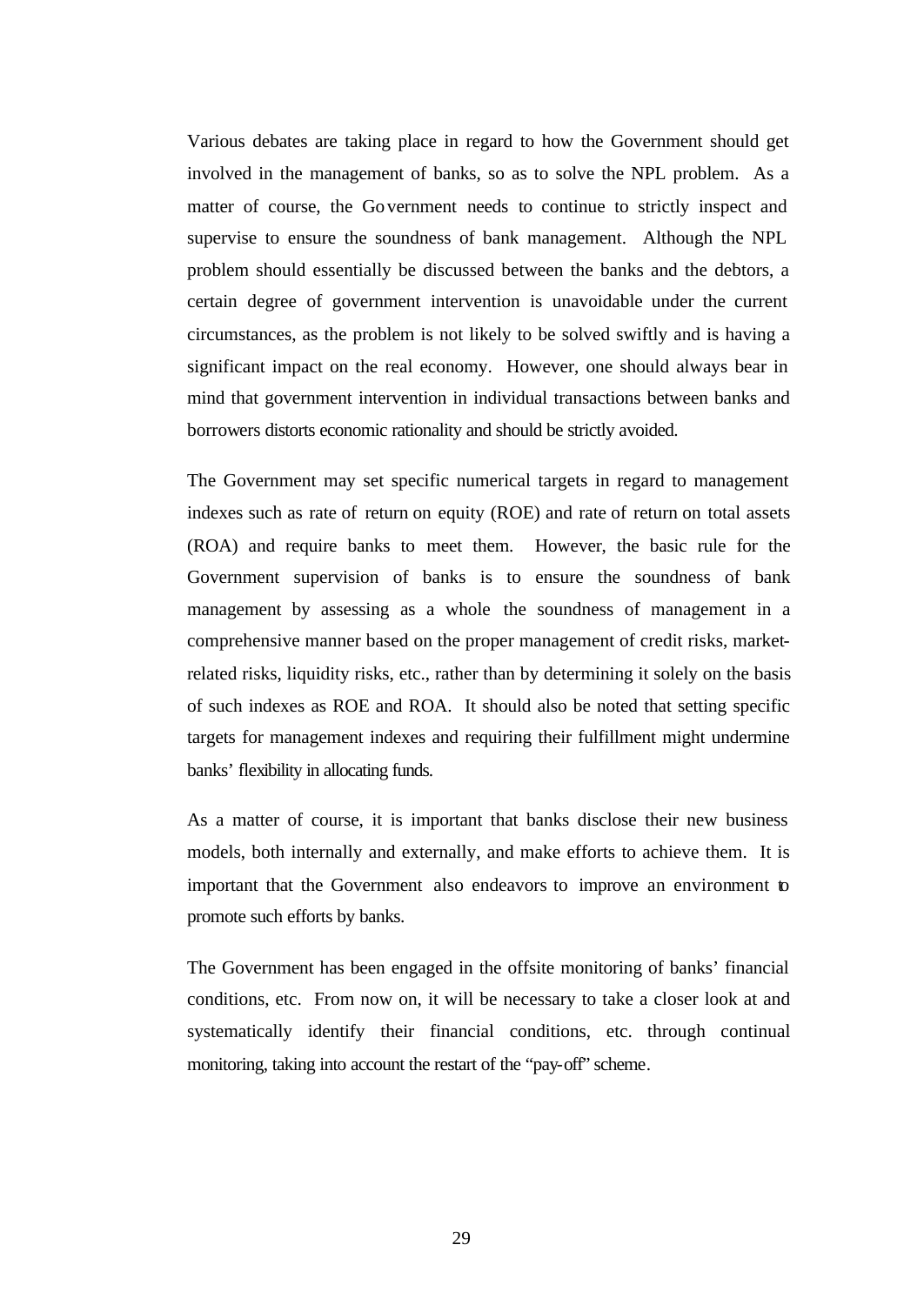### **3. Efforts to Promote the Reform of the Securities Market, etc.**

In the securities market, there are certain signs that the reform of the financial system, etc. has been promoting competition in the market, as exemplified by the dramatic reduction in brokerage commissions. However, the securities market remains stagnant, notwithstanding the sluggish real economy, and is insufficient to serve as the driving force behind the new financial system, in which the market-financing model will play an important role.

With this in mind, the FSA released *the Program for Promoting Securities Markets Reform* in August 2002, with the aim to create a truly solid securities market in which a wide range of investors participate. The concrete measures in the Program need to be speedily and steadily implemented. Further studies will have to be conducted in the future with respect to the system concerning issuing companies, market intermediaries, market operators, investors, etc., accurately adapting to changes in the financial and economic environments and the emergence of new needs of market participants.

# **(1) Ensuring Fairness and Transparency in the Market: Ensuring Confidence in the Market**

For the Japanese securities market to fully demonstrate market functions, including the proper management and allocation of risks under an effective price mechanism, and to become a truly solid market in which a wide range of investors participate, it is indispensable to make the market fairer and more transparent, and ensure that Japanese people have confidence in the players, namely, issuing companies, market intermediaries, market operators, and the securities market itself.

For issuing companies to gain public confidence, it is necessary to reinforce corporate governance from investors' standpoint, drawing upon the recent accounting scandals in the U.S., and enhance and reinforce accounting and auditing. This requires a review of the status of certified public accountants (CPAs), such as increasing the number and improving the quality of CPAs. As the infrastructure of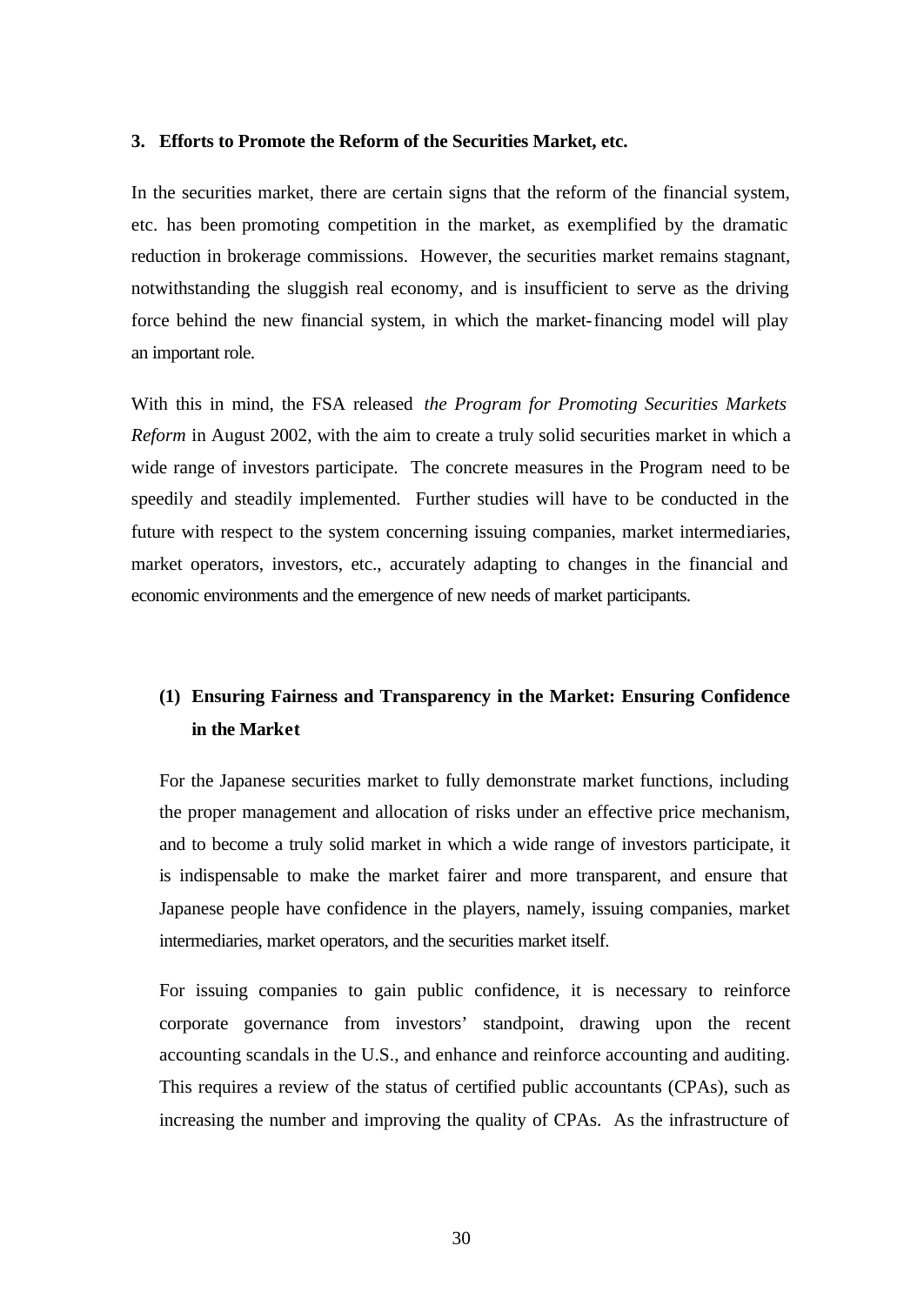the financial system harnessing both industrial financing and market financing, it is expected that not only CPAs but also other experts such as lawyers will be enhanced.

For ensuring market confidence, it is also important that company-related information is disclosed to investors, etc. in an accurate and timely manner. In conjunction with making enhancements and reinforcements in accounting and auditing, it is necessary to actively enhance disclosure, including the enhancement of information to be disclosed on a continuous basis, and the enhancement of quarterly disclosures by listed companies.

In addition to strengthening the efforts directed at issuing companies as such, the vital challenge is to ensure confidence in market intermediaries who connect investors with the market. Efforts need to be made to further improve the compliance of not only intermediaries such as securities companies, investment companies and investment advisors, but also institutional investors, as to whether they are executing operations faithfully to customers and trustors.

Furthermore, in order to ensure fairness in the market, it is essential to functionally enhance and structurally reinforce the Securities and Exchange Surveillance Commission, including strengthening of surveillance against disclosure violations that undermine confidence in the securities market.

# **(2) Improving the Stability and Efficiency of the Market**

In regard to improvements in the market infrastructure, it will be necessary from now on to construct a highly convenient, stable and efficient market for investors, while acknowledging the international competition between markets and innovations in financial technologies.

Accordingly, studies will have to be conducted on the status of the market from a broad perspective, such as the roles to be played by exchanges including preparations for cross-border transactions, in consideration of the progress in globalization and IT utilization. It will also be necessary to further improve the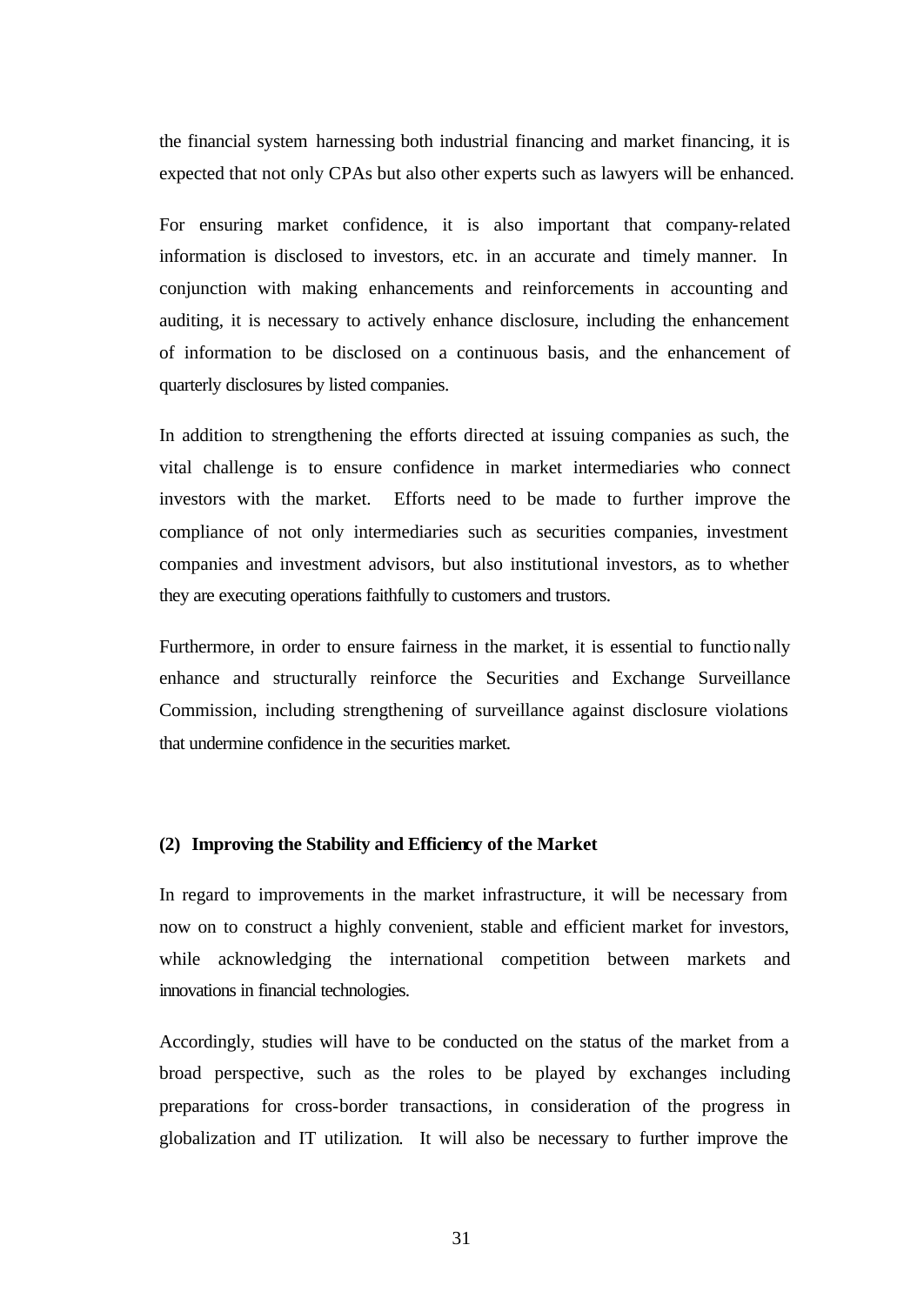environment by establishing a unified securities settlement system including stocks, and realizing a paperless securities system.

The tax system relating to financial transactions needs also to be corrected in light of the international competition between markets.

For the bonds and debentures market, measures need to be considered to improve not only the liquidity but also the fairness and transparency of pricing. Consideration needs also to be given to transactions involving Japanese government bonds (JGBs) so that the price mechanism would function more efficiently: on the issuing side, studies should be conducted to enable so-called WI (When Issued) transactions, which serve as an issue market before bidding, and on the distribution side, purchase by the Government and interest rate swaps should be utilized. Furthermore, greater improvements need to be made in the environment so that JGBs will be held by a wider range of entities, including individuals, body corporates and nonresidents, considering that the risks involved in JGB holdings are skewed towards financial institutions.

### **(3) Widely Promoting Japanese People's Participation in the Market**

### **(i)Improvement in the Market Access**

In order to realize a truly solid market in which Japanese people widely participate, it is important to further promote diversification of sales channels and improve the environment so that individuals can easily access a wide range of attractive financial products and services. Such improvements in the environment are expected to promote competition between sales channels and improve products and services, adapting to customers' needs even further.

Firstly, in view of enhancing the functions of securities companies —which are major market intermediaries— as sales channels, it is necessary to consider introducing an agency system with the possible utilization of financial planners, and reducing the amount of the minimum capital requirement. Simultaneously,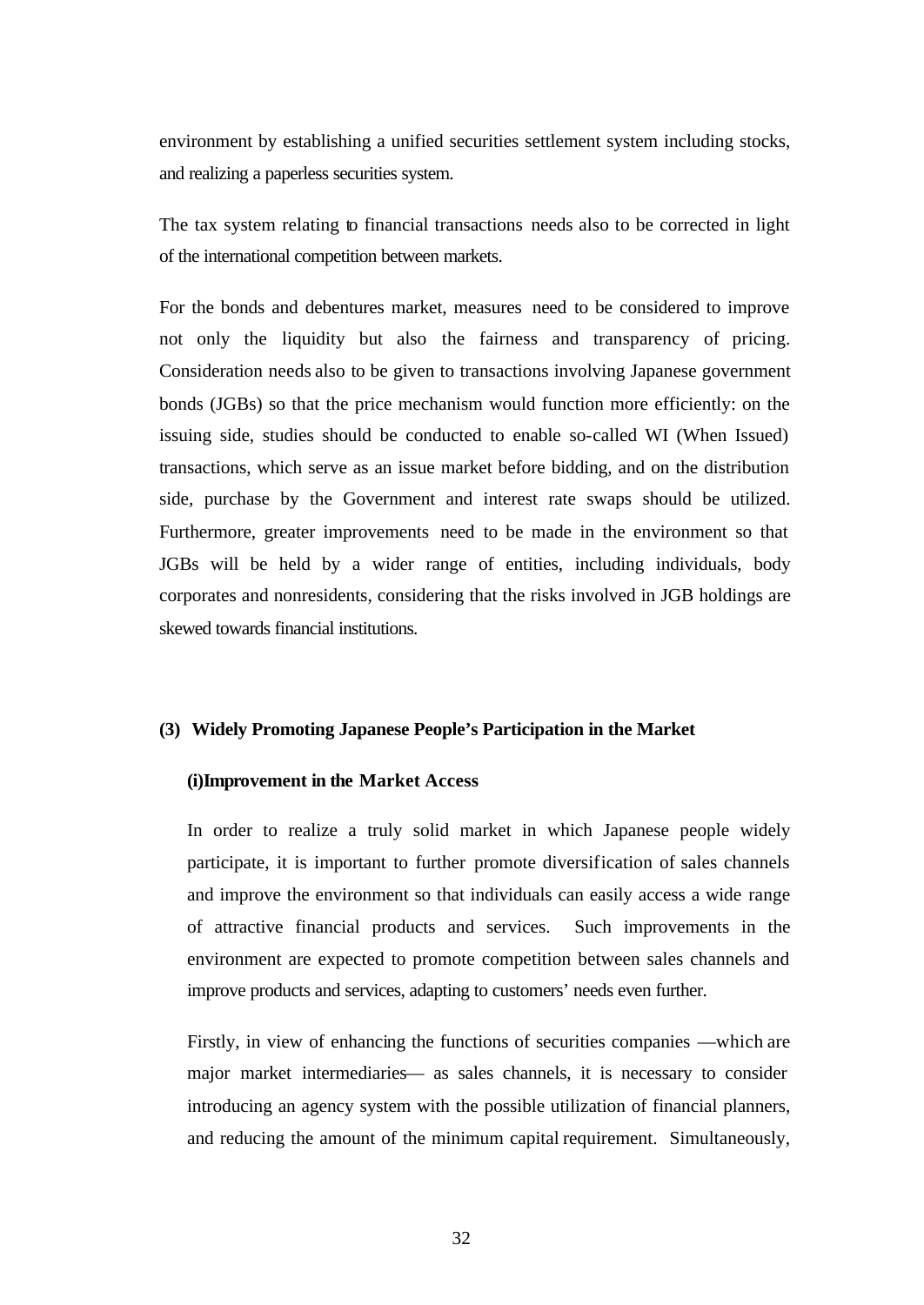it is essential to work on measures to enable the operation of new businesses, such as allowing securities companies to shift to asset-management-type operations.

Secondly, in view of further utilizing banks, etc. as sales channels, it is necessary to realize branches run jointly by banks and securities companies, and facilitate banks to pass on documents required for securities trading. The existing firewall regulations should also be reviewed and streamlined to the bare minimum, such as the arms-length rule.

Also, in view of encouraging the entry of unique businesses in the field of investment trusts and investment advisory services, which are expected to play a more important role in a financial system harnessing both industrial financing and market financing, it is necessary to consider reducing the amount of the minimum capital requirement.

Moreover, in view of diversifying the players of trusts, it is essential to consider the status of the trust companies and the status of debentures issued by banks.

### **(ii)User Protection and Changing Individual Investors' Mentality**

When envisioning the future of the financial system, it is important to improve user convenience of the financial system and properly offer user protection. When new financial products and services are provided or sales channels are diversified, these policy responses can avoid increasing troubles and disputes between customers and financial intermediaries.

In view of user protection, the important challenge for the time being is to make sure that financial intermediaries provide an explanation thoroughly and enhance disclosure. It is also essential to consider enhancing the alternative dispute resolution procedures in the financial sector, by referring to the argument in the Financial service dispute resolution liaison group. Furthermore, in view of developing an environment in which users can engage in transactions with peace of mind,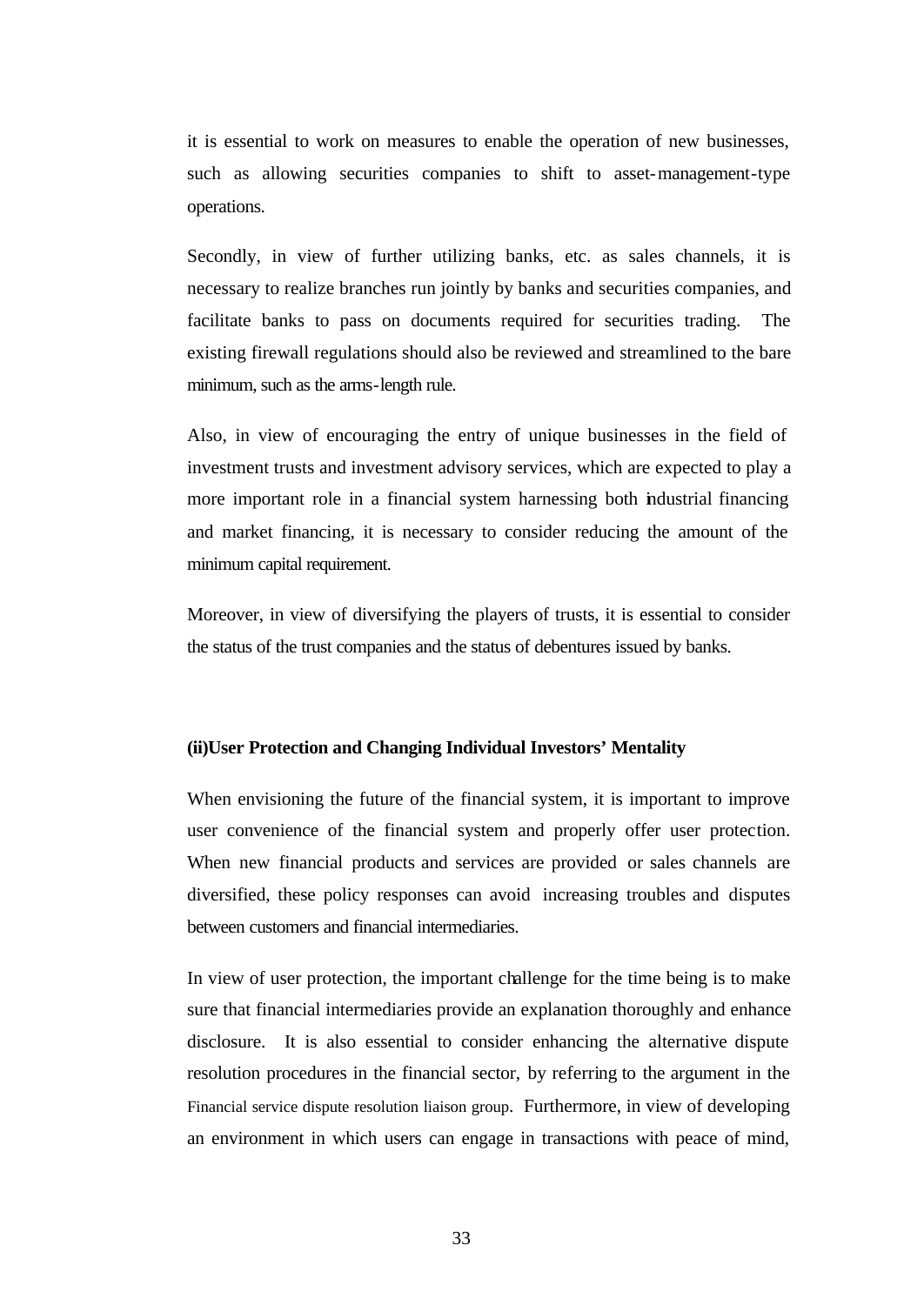sales and solicitation rules have been laid down for financial products, and collective investment schemes have been improved. It is necessary to sustain efforts to improve and enhance the legal framework by function from a crosssectional perspective.

With regard to the protection of personal information, the handling of personal information in the relationship between individuals and financial intermediaries is likely to become an important issue for discussion in the future, regardless of the type of business. In consideration of the deliberation status of the Bill on the Protection of Personal Information, it is necessary to consider how such information ought to be handled in the financial sector.

Furthermore, it is important to implement consumer education and change individual investors' mentality, in order to switch to a new financial system. The Government needs actively to promote efforts in these areas, including the further promotion of financial and securities education at school, affirmative activities by the Central Council for Financial Services Information, and the proper distribution of information by the authorities.

# **4. Aggressive Efforts in Alternative Measures that help the Prompt Construction of a Financial System harnessing Both Industrial Financing and Market Financing**

### **(1) Reform of Public Financing**

It is important to promote the reform of public financing in view of shifting to a financial system harnessing both industrial financing and market financing, with market functions set as its core.

In Postal Savings and Postal Life Insurance, the movement of funds in huge amounts against the market mechanism might distort the market functions of the financial system as a whole. While studies have been conducted on the forms of management with the aim to improve the conditions so that they can compete fa irly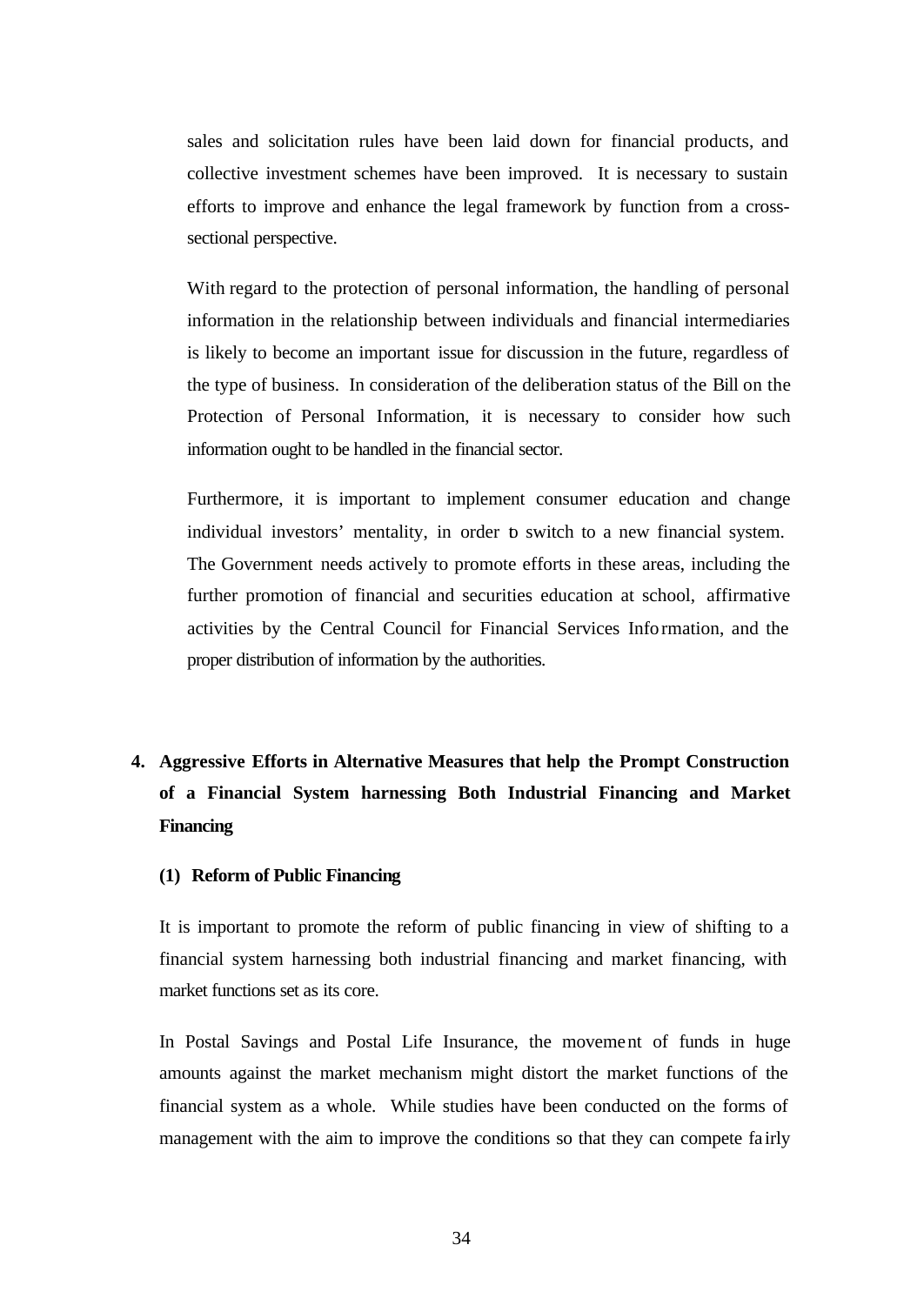with private financial institutions based on the market mechanism, it is necessary to at least secure an equal footing with private financial institutions.

Government-affiliated financial institutions need to avoid competition with private financial institutions in terms of lending, based on the principle that the private sector should be in charge of what it is capable of. If they are to complement lending by private financial institutions, the interest rate needs to be set in harmony with the market based on proper risk assessment, according to economic rationality.

In the U.S., the growth of the loan market is said to have been triggered partly by the government's active promotion of the securitization of housing loans, etc. Similarly, it is expected that the Government Housing Loan Corporation and other government-affiliated financial institutions will enter the market as sellers to help expand the loan market in Japan. Based on this view, it is important that government-affiliated financial institutions adjust lending and borrowing rates equivalent to those in the market. By doing so, the loan should become more attractive for investment, making it easier to sell and securitize them.

Government-affiliated financial institutions can compress the interest rate risks incurred amid low interest rates, by reducing the difference in maturity between procurement and investment (the time taken to procure and invest funds) through the diversification of means of financing.

In the U.S., it has been suggested that the expansion of the loan market was substantially attributable to the standardization of loan contract forms, which made it easier to trade and securitize them, and development of the infrastructure for providing information on prices and attributes of loan. It is believed that standardizing forms and making improvements in the information infrastructure will be effective in Japan as well.

### **(2) Tax System for Financial Products**